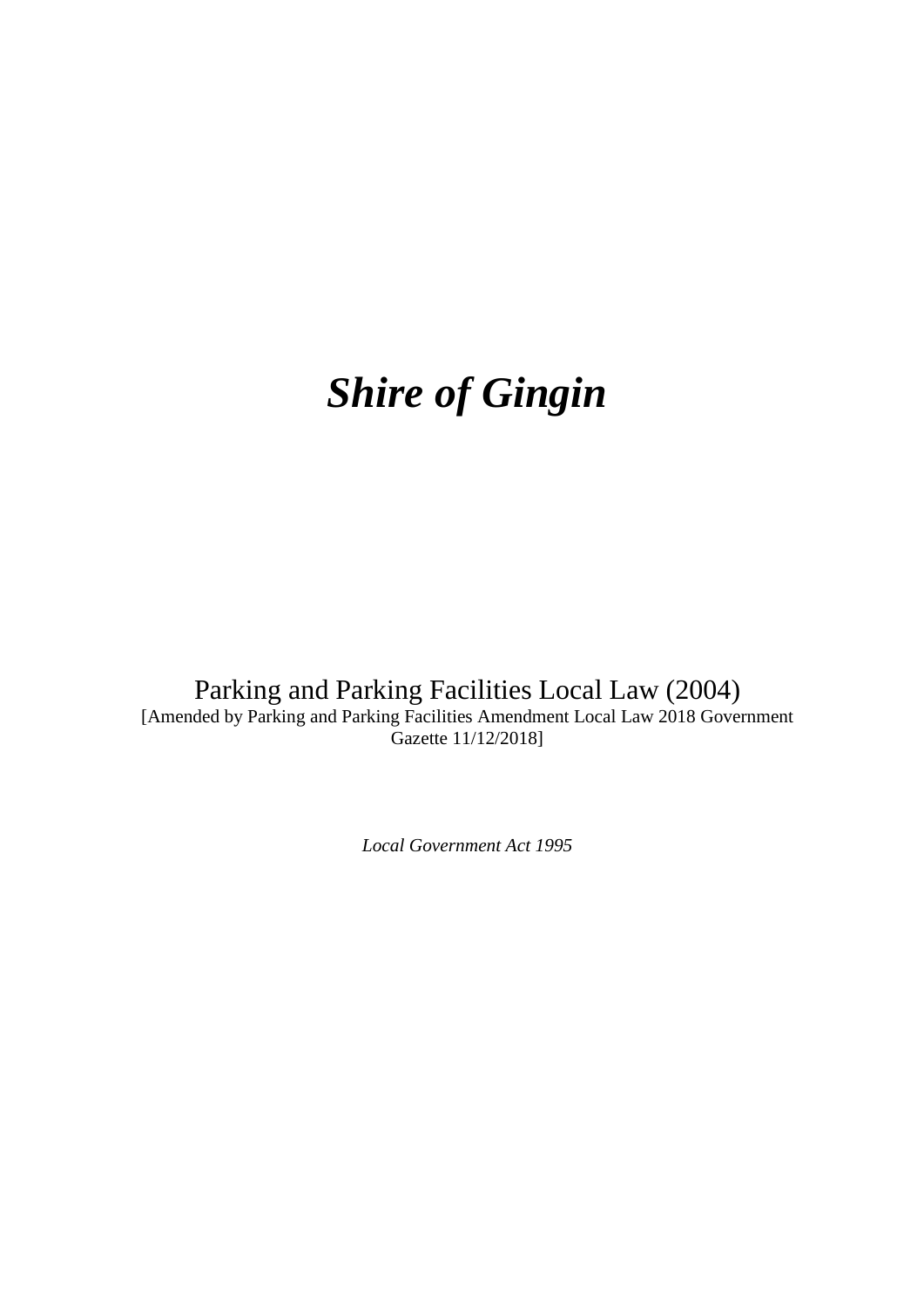# TABLE OF CONTENTS

| 1.   |  |
|------|--|
| 1.1  |  |
| 1.2  |  |
| 1.3  |  |
| 1.4  |  |
| 1.5  |  |
| 1.6  |  |
| 1.7  |  |
| 1.8  |  |
| 2.   |  |
| 2.1  |  |
| 2.2  |  |
| 2.3  |  |
| 2.4  |  |
| 2.5  |  |
| 2.6  |  |
| 2.7  |  |
| 2.8  |  |
| 2.9  |  |
| 2.10 |  |
| 3.   |  |
| 3.1  |  |
| 3.2  |  |
| 3.3  |  |
| 3.4  |  |
| 3.5  |  |
| 3.6  |  |
| 3.7  |  |
| 3.8  |  |
| 4.   |  |
| 4.1  |  |
| 4.2  |  |
| 4.3  |  |
| 4.4  |  |
| 4.5  |  |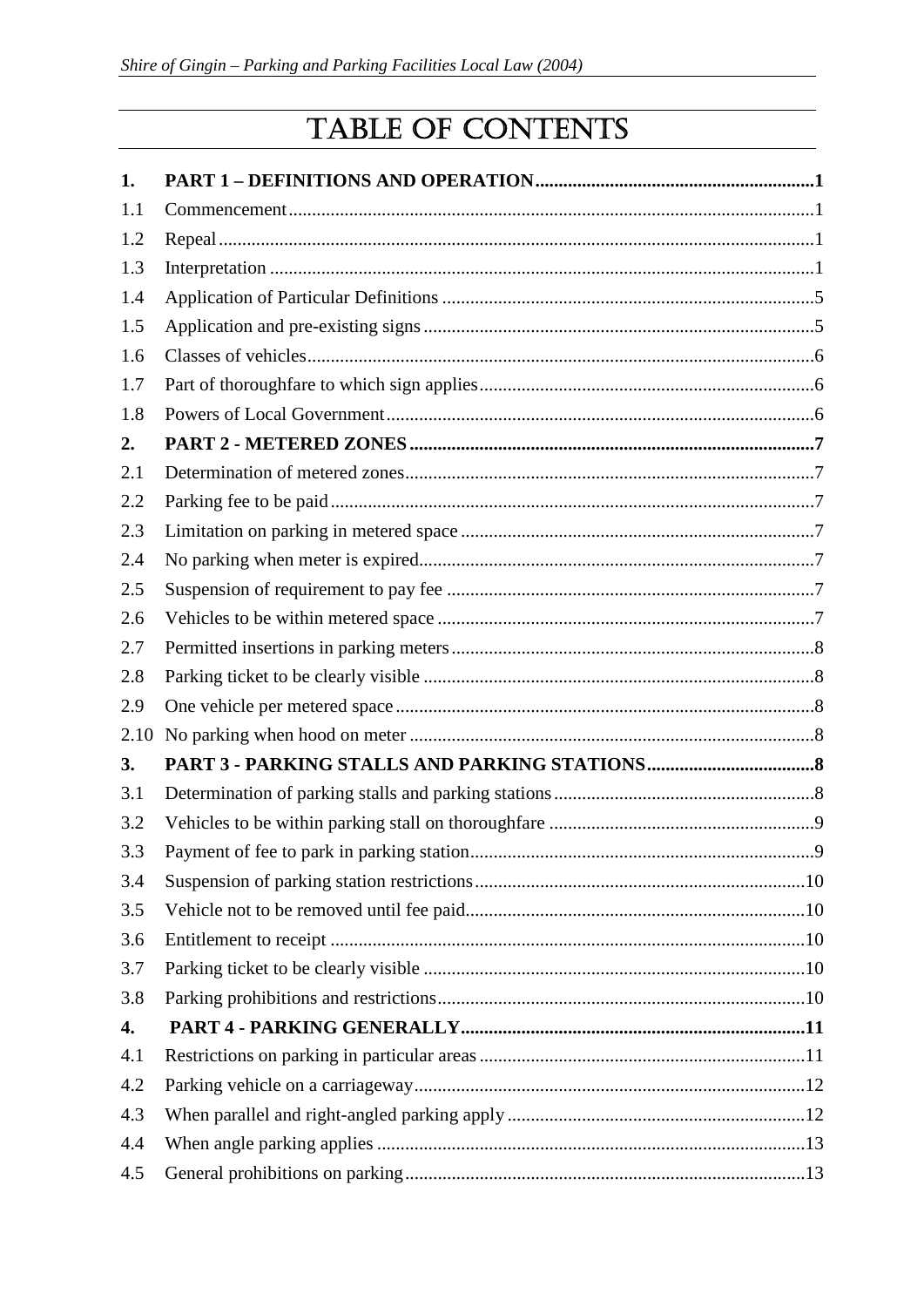| 4.6  | Authorised person may order vehicle on thoroughfare to be moved 14                     |  |  |
|------|----------------------------------------------------------------------------------------|--|--|
| 4.7  |                                                                                        |  |  |
| 4.8  |                                                                                        |  |  |
| 4.9  | No parking of vehicles exposed for sale and in other circumstances15                   |  |  |
| 4.10 |                                                                                        |  |  |
| 4.11 |                                                                                        |  |  |
| 4.12 | Suspension of parking limitations for urgent, essential or official duties 16          |  |  |
| 5.   |                                                                                        |  |  |
| 5.1  |                                                                                        |  |  |
| 6.   | PART 6 - STOPPING IN ZONES FOR PARTICULAR VEHICLES17                                   |  |  |
| 6.1  |                                                                                        |  |  |
| 6.2  |                                                                                        |  |  |
| 6.3  |                                                                                        |  |  |
| 6.4  |                                                                                        |  |  |
| 7.   | PART 7 - OTHER PLACES WHERE STOPPING IS RESTRICTED 17                                  |  |  |
| 7.1  |                                                                                        |  |  |
| 7.2  |                                                                                        |  |  |
| 7.3  |                                                                                        |  |  |
| 7.4  |                                                                                        |  |  |
| 7.5  |                                                                                        |  |  |
| 7.6  |                                                                                        |  |  |
| 7.7  |                                                                                        |  |  |
| 7.8  |                                                                                        |  |  |
| 7.9  |                                                                                        |  |  |
|      |                                                                                        |  |  |
| 7.11 |                                                                                        |  |  |
|      |                                                                                        |  |  |
|      |                                                                                        |  |  |
| 7.14 |                                                                                        |  |  |
| 7.15 | Stopping in a parking stall for people with disabilities  Error! Bookmark not defined. |  |  |
| 8.   |                                                                                        |  |  |
| 8.1  |                                                                                        |  |  |
| 8.2  |                                                                                        |  |  |
| 8.3  |                                                                                        |  |  |
| 9.   |                                                                                        |  |  |
| 9.1  |                                                                                        |  |  |
| 9.2  |                                                                                        |  |  |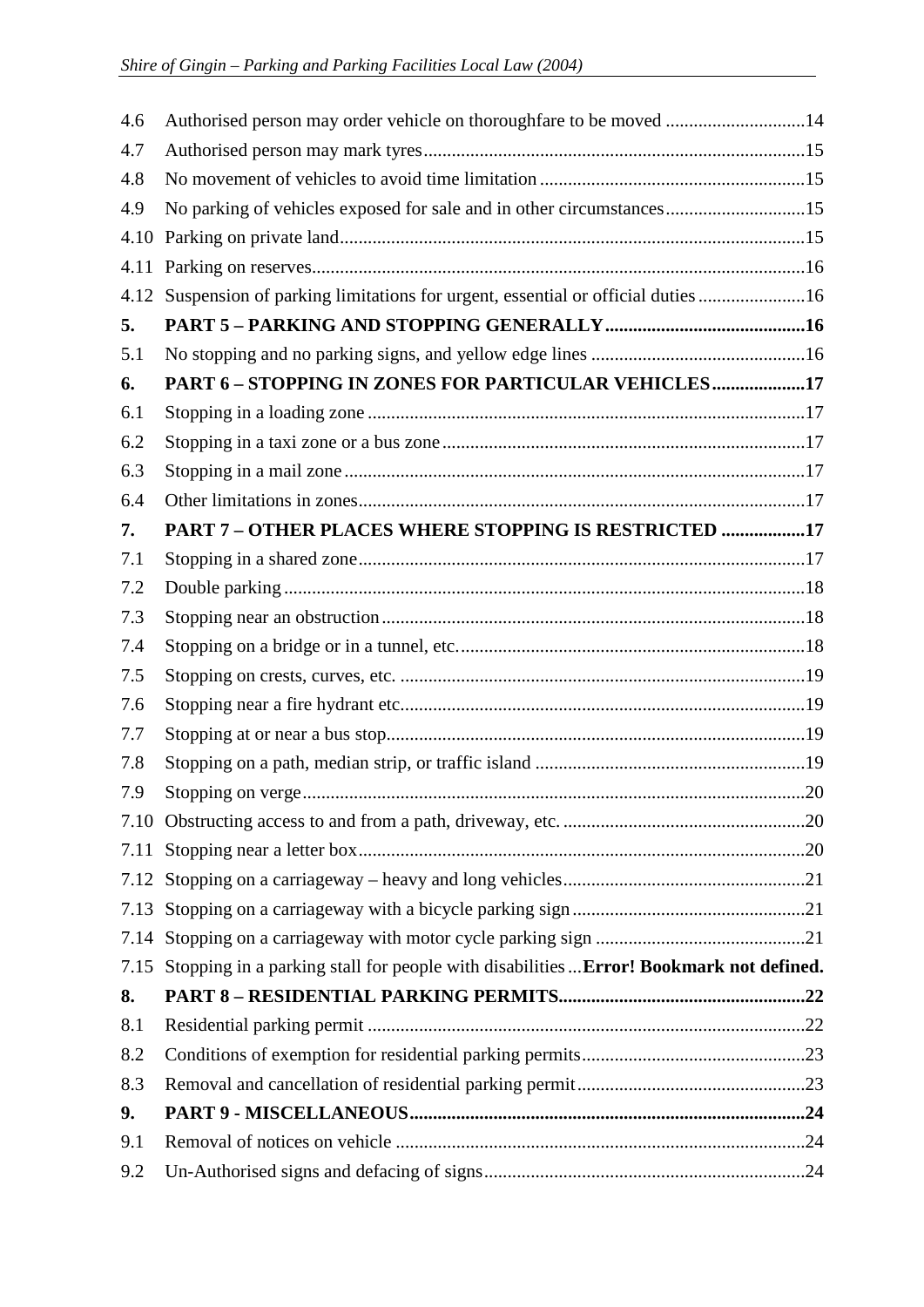| 9.3 |  |
|-----|--|
| 9.4 |  |
| 9.5 |  |
| 9.6 |  |
| 10. |  |
|     |  |
|     |  |
|     |  |
|     |  |
|     |  |
|     |  |
|     |  |
|     |  |
|     |  |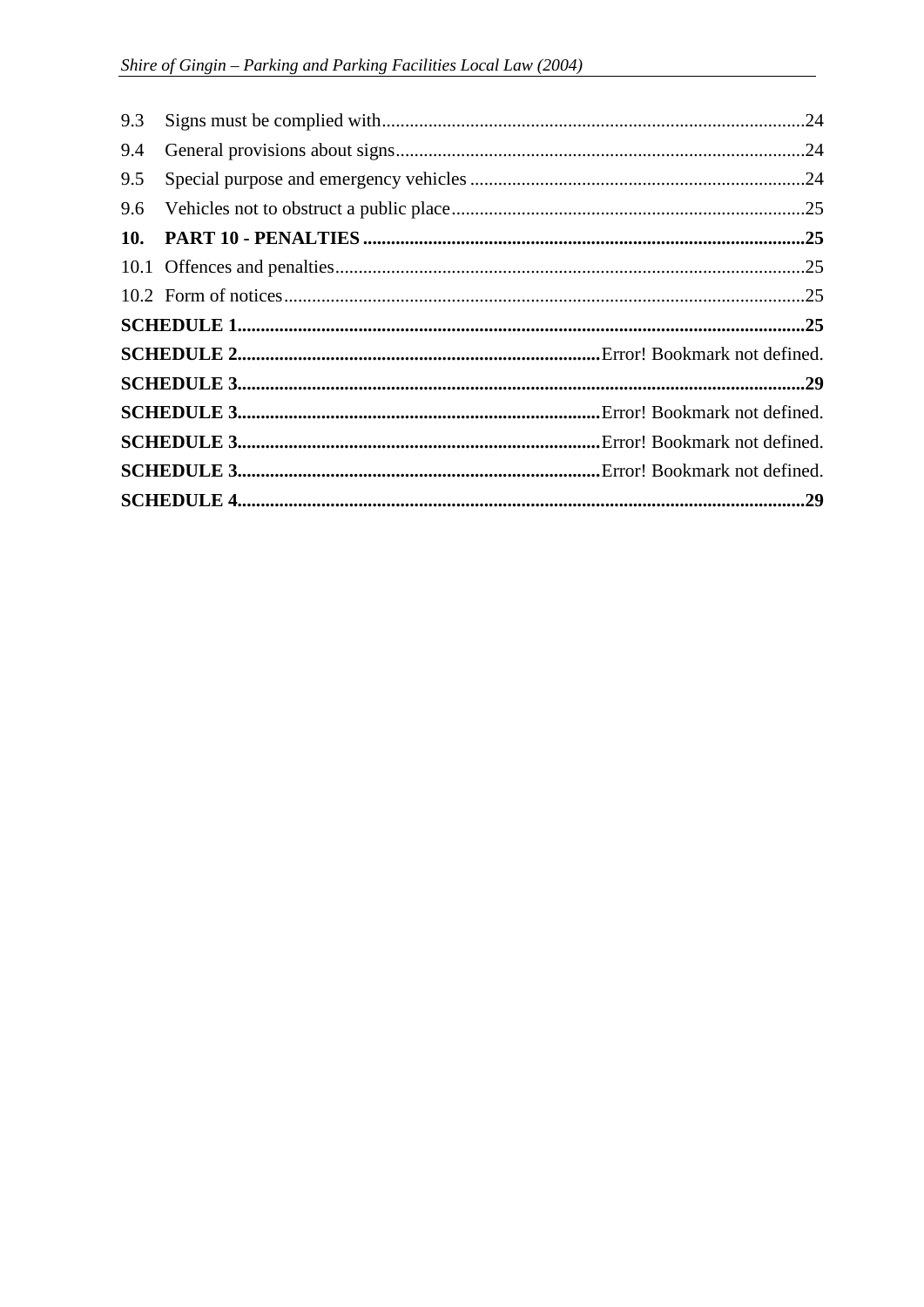# *Local Government Act 1995*

# **Shire of Gingin**

# **PARKING AND PARKING FACILITIES LOCAL LAW (2004)**

Under the powers conferred by the *Local Government Act 1995* and under all other powers enabling it, the Council of the Shire of Gingin resolved on Twenty-first day of October 2003 to make the following Local Law.

# **1. PART 1 – DEFINITIONS AND OPERATION**

#### 1.1 **Commencement**

This Local Law will come into operation on the fourteenth day after the day on which it is published in the Government Gazette.

#### 1.2 **Repeal**

The Shire of Gingin Local Law relating to Parking Facilities published in the Government Gazette on 7 February 1997 is repealed.

#### 1.3 **Interpretation**

In this Local Law unless the context otherwise requires:

 **'Act'** means the Local Government Act 1995;

**'Authorised Person'** means a person Authorised by the local government under section 9.10 of the Act, to perform any of the functions of an Authorised Person under this local law;

**'Authorised vehicle'** means a vehicle Authorised by the local government, Chief Executive Officer, Authorised Person or by any written law to park on a thoroughfare or parking facility;

**'bicycle'** has the meaning given to it by the Code;

**'bicycle path'** has the meaning given to it by the Code;

**'bus'** has the meaning given to it by the Code;

**'bus embayment'** has the meaning given to it by the Code;

**'bus stop**' has the meaning given to it by the Code;

**'bus zone'** has the meaning given to it by the Code;

**'caravan'** means a vehicle that is fitted or designed to allow human habitation and which is drawn by another vehicle, or which is capable of self-propulsion;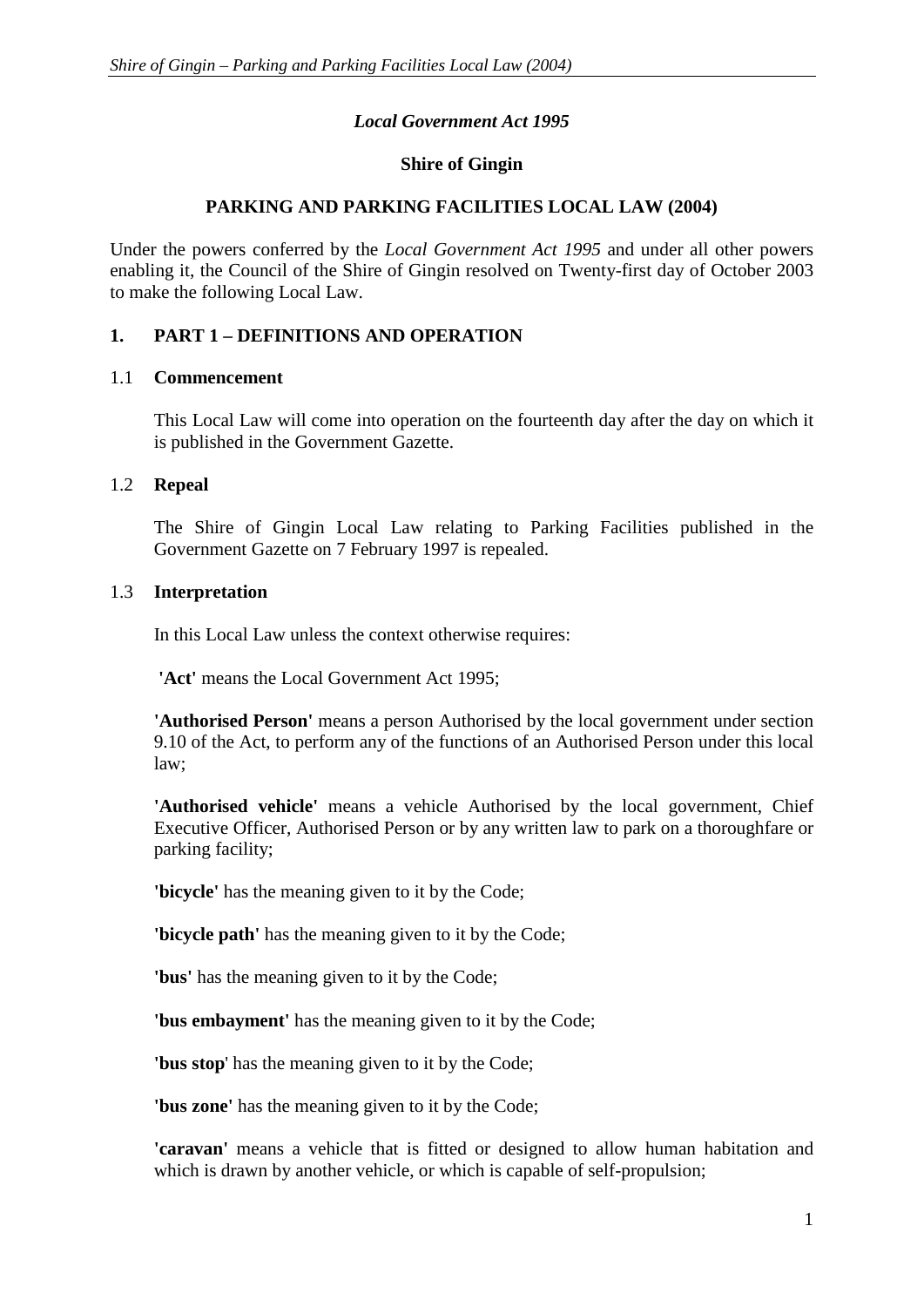**'carriageway'** has the meaning given to it by the Code;

**'centre'** has the meaning given to it by the Code;

**'children's crossing'** has the meaning given to it by the Code;

**'CEO'** means the Chief Executive Officer of the local government;

**'Code'** means the Road Traffic Code 2000;

**'commercial vehicle'** means a motor vehicle constructed, adapted or fitted for the conveyance of goods, materials or merchandise and includes a vehicle which is used for the conveyance of materials used in any trade, business, industry or work whatsoever, other than a motor vehicle for the conveyance of passengers, which is used for that purpose;

**'disability parking permit'** has the meaning given to it in the *Local Government (Parking for People with Disabilities) Regulations 2014*;

**'district'** means the district of the local government;

**'driver'** means any person driving or in control of a vehicle;

**'driveway'** means the portion of land which lies between the boundary of a carriageway and the boundary of the adjacent property that is constructed for the purpose of ingress and egress to and from the property;

**'edge line'** has the meaning given to it by the Code;

**'emergency vehicle'** has the meaning given to it by the Code;

**'footpath'** has the meaning given to it by the Code;

**'GVM'** (which stands for 'gross vehicle mass') has the meaning given to it by the Code;

**'kerb'** means any structure, mark, marking or device to delineate or indicate the edge of a carriageway;

**'length of carriageway'** means the same side of the road between intersections on that side of the road;

**'loading zone sign'** means a sign with the words 'loading zone' in white letters on a red background and may have an arrow pointing in a direction;

**'Loading Zone'** has the meaning given to it by the Code;

**'local government'** means the Shire of Gingin;

**'mail zone'** has the meaning given to it by the Code;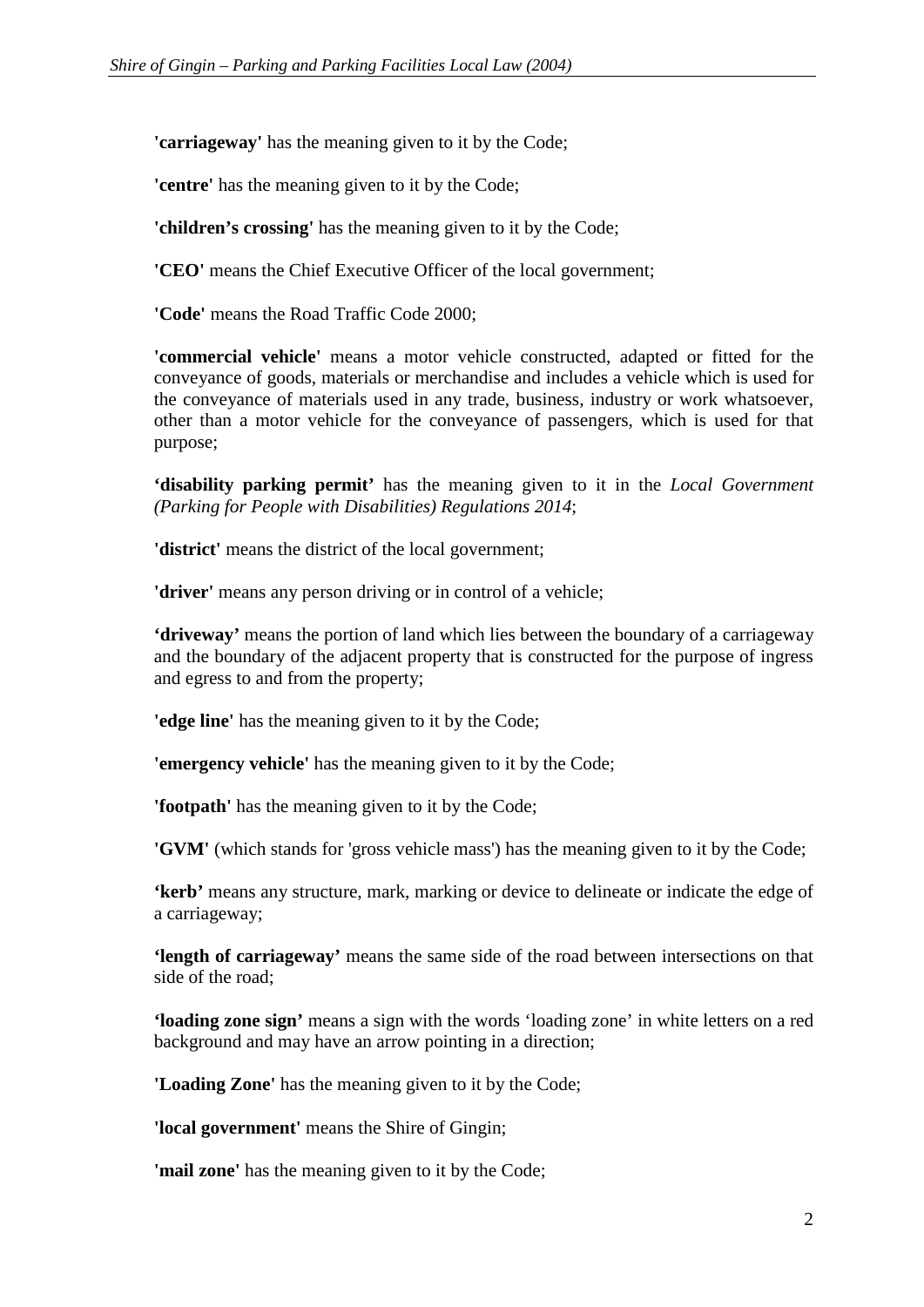**'median strip'** has the meaning given to it by the Code;

**'metered space'** means a section or part of a metered zone that is adjacent to a parking meter and that is marked or defined by painted lines or by metallic studs or similar devices for the purpose of indicating where a vehicle may be parked on payment of a fee or charge;

**'metered zone'** means any thoroughfare or reserve, or part of any thoroughfare or reserve, in which parking meters regulate the parking of vehicles;

**'motorcycle'** has the meaning given to it by the Code;

**'motor vehicle'** means a self-propelled vehicle that is not operated on rails; and the expression includes a trailer, semi-trailer or caravan while attached to a motor vehicle, but does not include a power assisted pedal cycle;

**'no parking area'** has the meaning given to it by the Code;

**'no parking sign'** means a sign with the words 'no parking' in red letters on a white background, or the letter 'P' within a red annulus and a red diagonal line across it on a white background:

**'no stopping area'** has the meaning given to it by the Code;

**'no stopping sign'** means a sign with the words 'no stopping' or 'no standing' in red letters on a white background or the letter 'S' within a red annulus and a red diagonal line across it on a white background;

**'obstruction'** has the meaning given to it in the Code;

**'occupier'** has the meaning given to it by the Act;

#### **'owner'**

- (a) where used in relation to a vehicle licensed under the Road Traffic Act, means the person in whose name the vehicle has been registered under that Road Traffic Act;
- (b) where used in relation to any other vehicle, means the person who owns, or is entitled to possession of, that vehicle; and
- (c) where used in relation to land, has the meaning given to it by the Act;

**'park'**, has the meaning given to it by the Code;

**'parking area'** has the meaning given to it by the Code;

**'parking control sign'** has the meaning given to it by the Code;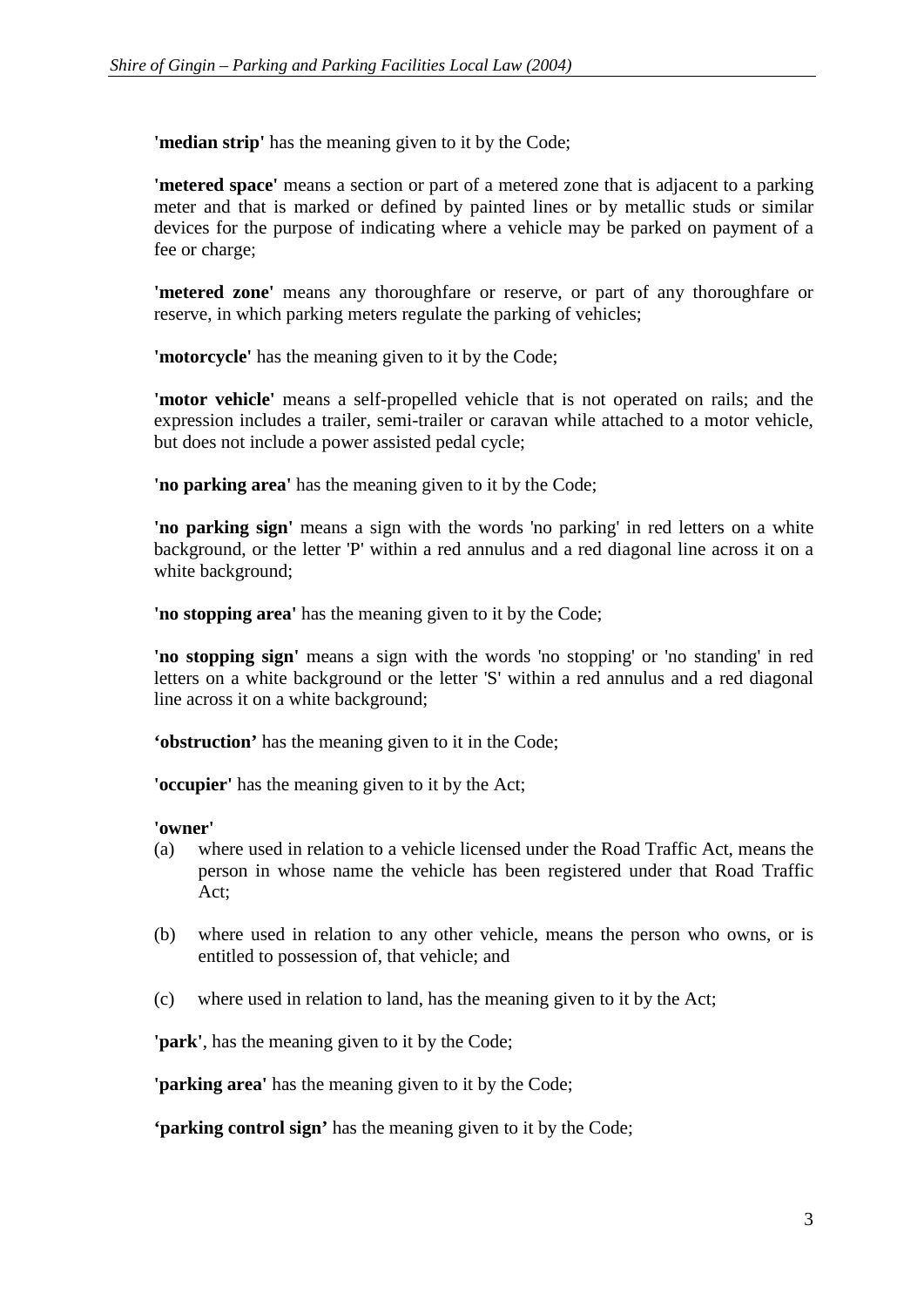**'parking facilities'** includes land, buildings, shelters, metered zones, metered spaces, parking stalls and other facilities open to the public generally for the parking of vehicles with or without charge and signs, notices and facilities used in connection with the parking of vehicles;

**'parking meter'** includes the stand on which the meter is erected and a ticket issuing machine;

**'parking region'** means the area described in Schedule 1;

**'parking stall'** means a section or part of a thoroughfare or of a parking station which is marked or defined by painted lines, metallic studs, coloured bricks or pavers or similar devices for the purpose of indicating where a vehicle may be parked, but does not include a metered space;

**'parking station'** means any land, or structure provided for the purpose of accommodating vehicles;

**'pedestrian crossing'** has the meaning given to it by the Code;

**'public place'** means any place to which the public has access whether or not that place is on private property;

**'reserve'** means any land:

- (a) which belongs to the local government;
- (b) of which the local government is the management body under the Land Administration Act 1997; or
- (c) which is an 'otherwise unvested facility' within section 3.53 of the Act;

**'Road Traffic Act'** means the Road Traffic Act 1974;

**'Schedule'** means a Schedule to this local law;

**'shared zone'** has the meaning given to it by the Code;

**'sign'** includes a traffic sign, inscription, road marking, mark, structure or device approved by the local government on which may be shown words, numbers, expressions or symbols, and which is placed on or near a thoroughfare or within a parking station or reserve for the purpose of prohibiting, regulating, guiding, directing or restricting the parking of vehicles;

**'special purpose vehicle'** has the meaning given to it by the Code;

**'stop'** has the meaning given to it by the Code;

**'symbol'** includes any symbol specified by Australian Standard 1742.11-1999 and any symbol specified from time to time by Standards Australia for use in the regulation of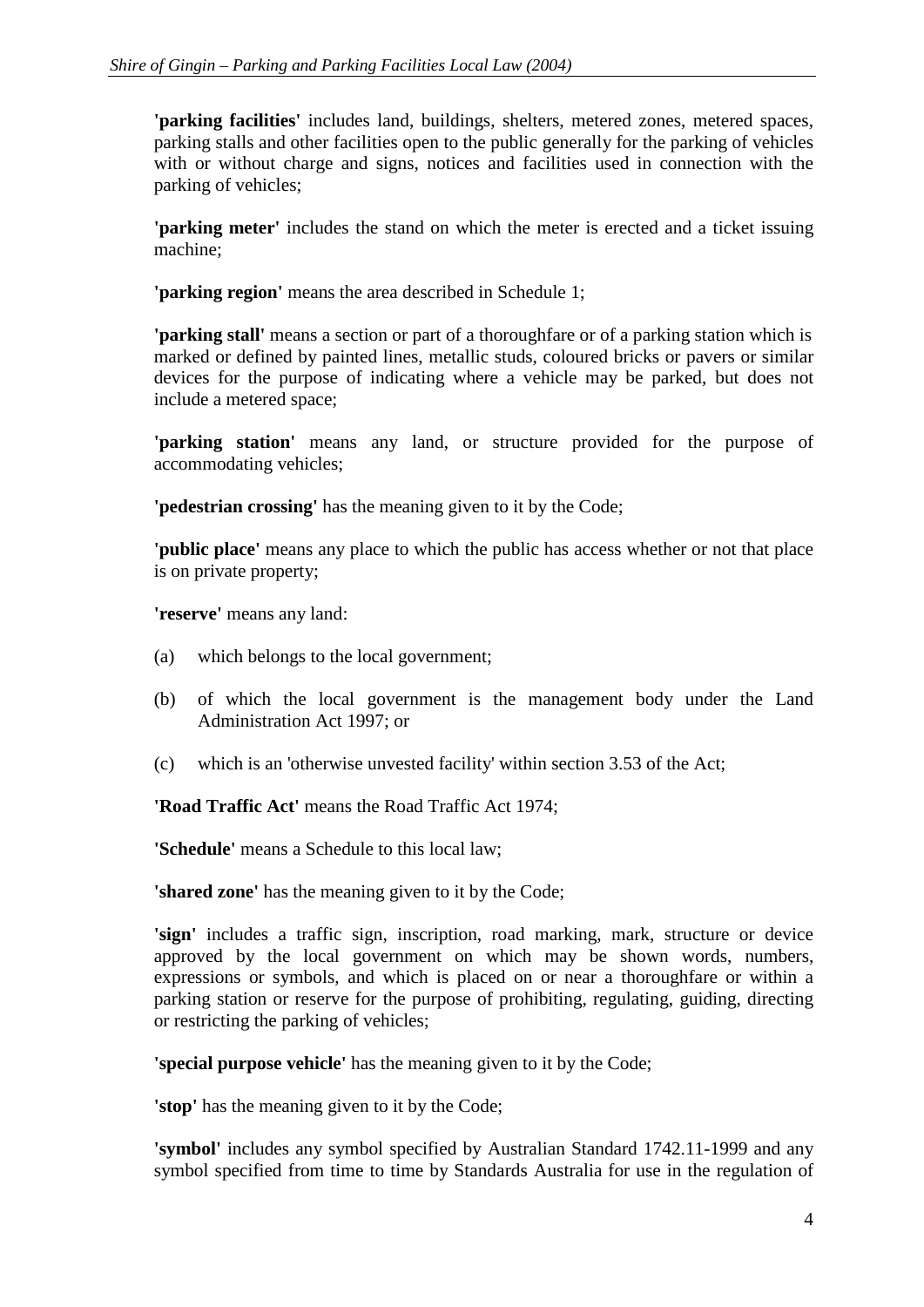parking and any reference to the wording of any sign in this local law shall be also deemed to include a reference to the corresponding symbol;

**'taxi'** has the meaning given to it by the Code;

**'taxi zone'** has the meaning given to it by the Code;

**'thoroughfare'** has the meaning given to it by the Act;

**'ticket issuing machine'** means a parking meter which issues, as a result of money being inserted in the machine or such other form of payment as may be permitted to be made, a ticket showing the period during which it shall be lawful to remain parked in a metered space to which the machine is referable;

**'traffic island'** has the meaning given to it by the Code;

**'trailer'** has the meaning given to it by the Code;

**'unattended'** means the driver has left the vehicle so that the driver is more than three metres from the closest point of the vehicle.

**'vehicle'** has the meaning given to it by the Code; and

**'verge'** means the portion of a thoroughfare which lies between the boundary of a carriageway and the adjacent property line but does not include a footpath.

# 1.4 **Application of Particular Definitions**

- (1) For the purposes of the application of the definitions 'no parking area' and 'parking area' an arrow inscribed on a traffic sign erected at an angle to the boundary of the carriageway is deemed to be pointing in the direction in which it would point, if the signs were turned at an angle of less than 90 degrees until parallel with the boundary.
- (2) Unless the context otherwise requires, where a term is used, but not defined, in this Local Law, and that term is defined in the Road Traffic Act or in the Code, then the term shall have the meaning given to it in that Act or the Code.

# 1.5 **Application and pre-existing signs**

- (1) Subject to subclause (2), this local law applies to the parking region.
- (2) This local law does not apply to a parking facility or a parking station that is not occupied by the local government, unless the local government and the owner or occupier of that facility or station have agreed in writing that this local law will apply to that facility or station.
- (3) The agreement referred to in subclause (2) may be made on such terms and conditions as the parties may agree.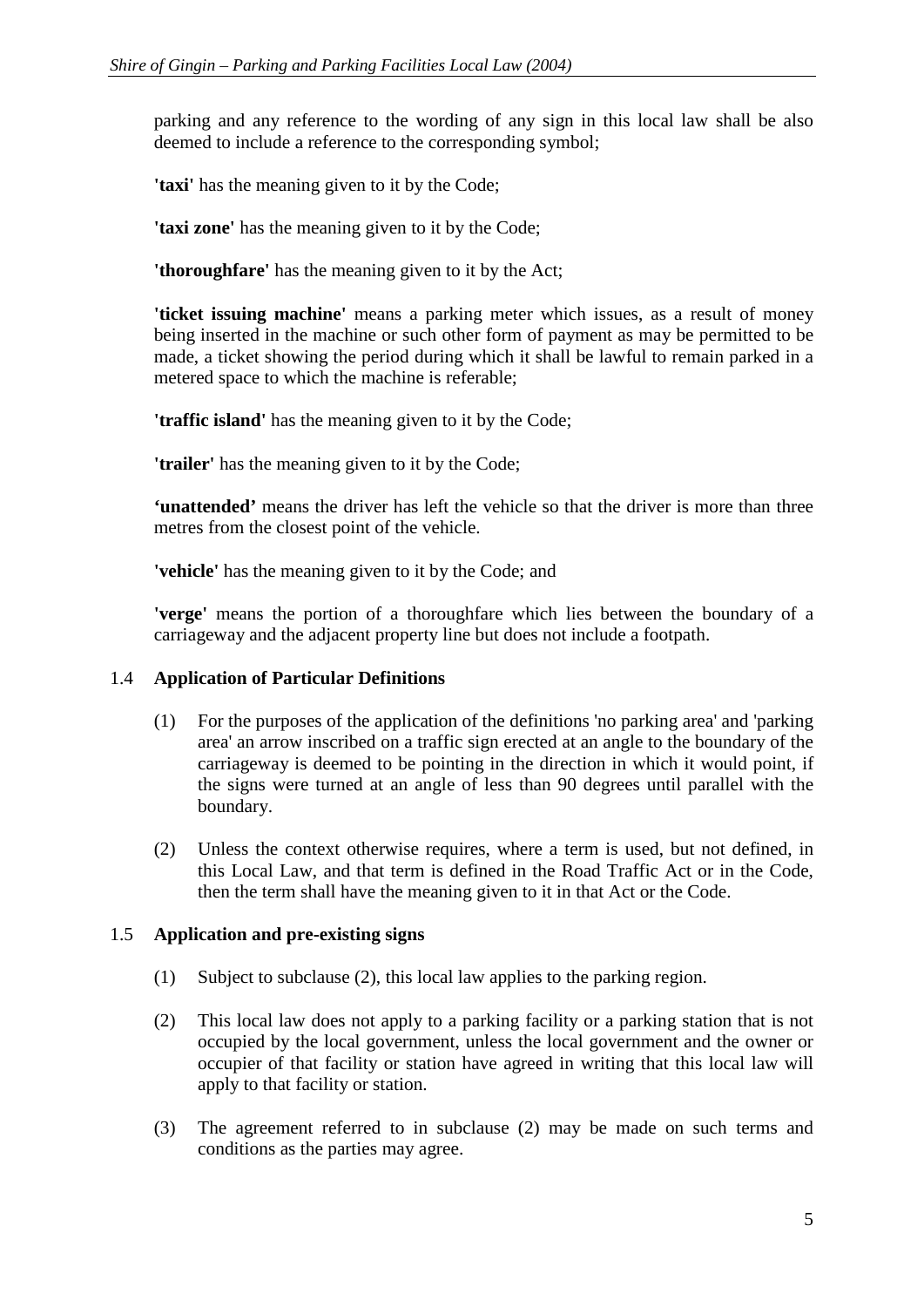- (4) Where a parking facility or a parking station is identified in Schedule 4, then the facility or station shall be deemed to be a parking station to which this local law applies and it shall not be necessary to prove that it is the subject of an agreement referred to in subclause (2).
- (5) A sign that was erected by the local government or the Commissioner of Main Roads prior to the coming into operation of this local law; and relates to the parking of vehicles within the parking region, shall be deemed for the purposes of this local law to have been erected by the local government under the authority of this local law.
- (6) An inscription or symbol on a sign referred to in subclause (5) operates and has effect according to its tenor, and where the inscription or symbol relates to the stopping of vehicles, it shall be deemed for the purposes of this local law to operate and have effect as if it related to the parking of vehicles.
- (7) The provisions of Parts (2), (3), (4) and (5) do not apply to a bicycle parked at a bicycle rail or bicycle rack.

# 1.6 **Classes of vehicles**

For the purpose of this local law, vehicles are divided into classes as follows:

- (a) buses;
- (b) commercial vehicles;
- (c) motorcycles and bicycles;
- (d) taxis; and
- (e) all other vehicles.

# 1.7 **Part of thoroughfare to which sign applies**

Where under this local law the parking of vehicles in a thoroughfare is controlled by a sign, the sign shall be read as applying to that part of the thoroughfare which:

- (a) lies beyond the sign;
- (b) lies between the sign and the next sign beyond that sign; and
- (c) is on that side of the thoroughfare nearest to the sign.

# 1.8 **Powers of Local Government**

The local government may, by resolution, prohibit or regulate by signs or otherwise, the stopping or parking of any vehicle or any class of vehicles in any part of the parking region but must do so consistently with the provisions of this local law.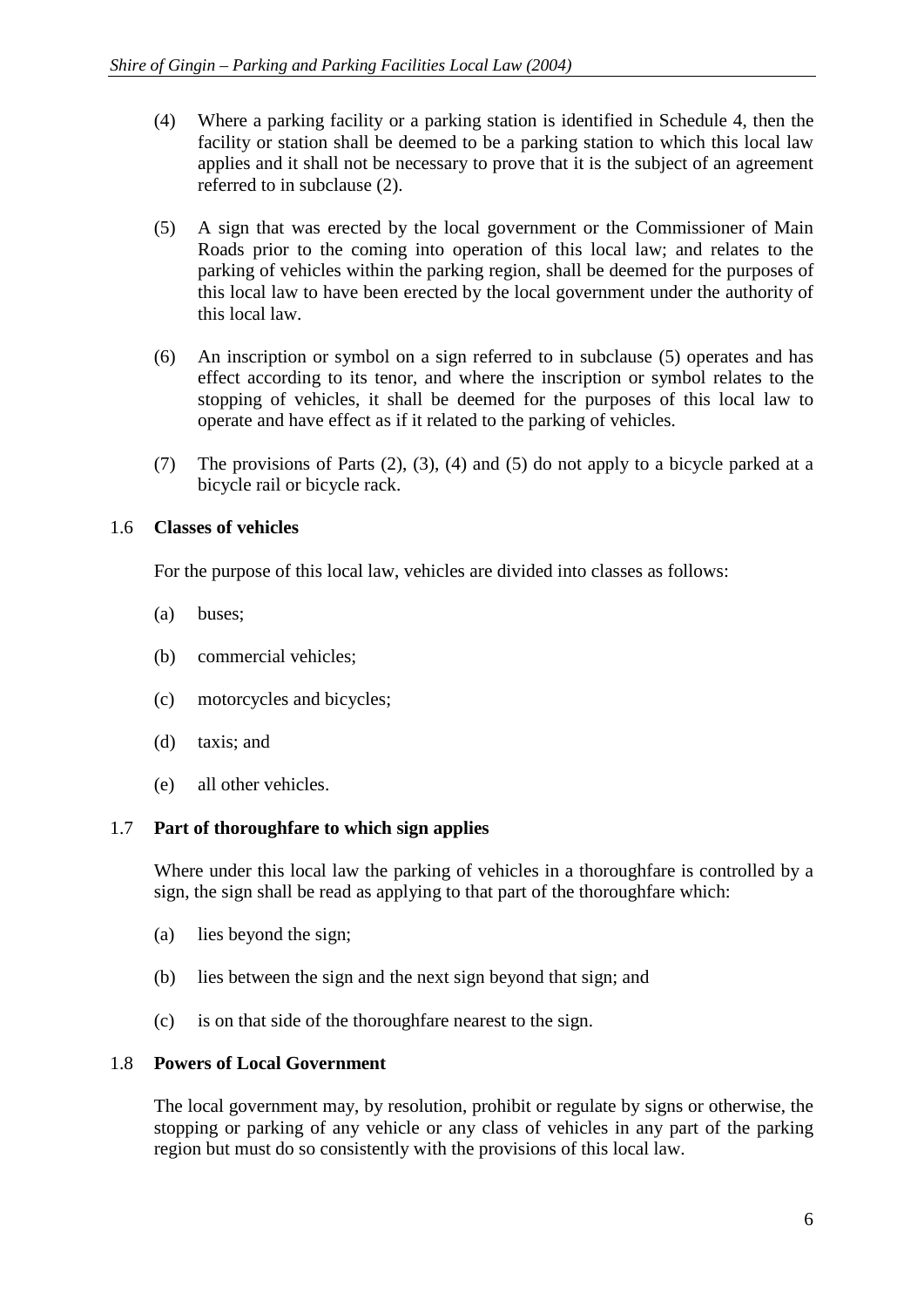# **2. PART 2 - METERED ZONES**

# 2.1 **Determination of metered zones**

- (1) The local government may by resolution constitute, determine and vary and also indicate by signs, metered spaces and metered zones.
- (2) In respect of metered spaces and metered zones the local government may by resolution determine, and may indicate by signs:
	- (a) permitted times and conditions of parking depending on and varying with the locality;
	- (b) classes of vehicles which are permitted to park;
	- (c) the amount payable for parking; and
	- (d) the manner of parking.

# 2.2 **Parking fee to be paid**

Subject to clause 2.5, a person shall not park a vehicle in a metered space unless the appropriate fee as indicated by a sign on the parking meter referable to the space is inserted into the parking meter.

#### 2.3 **Limitation on parking in metered space**

The payment of a fee under clause 2.2 shall entitle a person to park the vehicle in a metered space for the period shown on the parking meter, but does not authorize the parking of the vehicle during any time when parking in that space may be prohibited in accordance with this Local Law.

# 2.4 **No parking when meter is expired**

Subject to clause 2.5, a person shall not leave or permit a vehicle to remain parked in a metered space during the hours when a fee is payable to park the vehicle in the space when the parking meter referable to that space exhibits the sign 'Expired' or a negative time.

# 2.5 **Suspension of requirement to pay fee**

The local government may from time to time by a resolution declare that the provisions of clauses 2.2 and 2.4 shall not apply during the periods and days specified in the resolution.

# 2.6 **Vehicles to be within metered space**

Subject to subclause (2):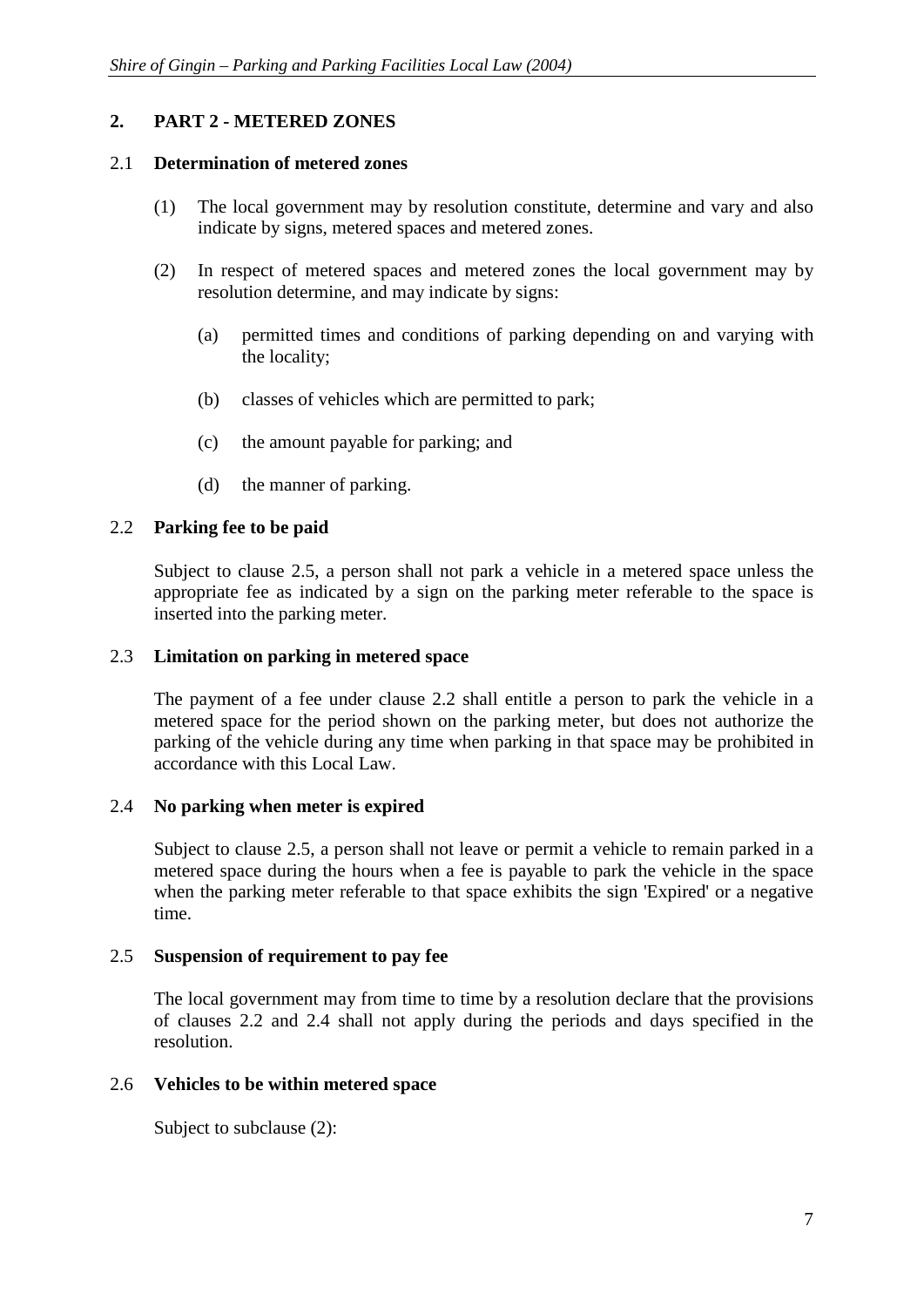- (1) A person shall not park a vehicle in a metered space in a thoroughfare otherwise than parallel to and as close to the kerb as practicable and wholly within the space, provided that where a metered space is set out otherwise than parallel to the kerb the vehicle need only park wholly within the space.
- (2) If a vehicle is too long or too wide to fit completely within a single metered space then the person parking the vehicle shall do so within the minimum number of metered spaces needed to park that vehicle.
- (3) A person shall not park a vehicle partly within and partly outside a metered zone.

# 2.7 **Permitted insertions in parking meters**

- (1) A person shall not insert into a parking meter anything other than the designations of coin or banknote or such other permitted form of payment indicated by a sign on the parking meter.
- (2) The insertion of a coin or banknote into any parking meter or the making of payment in such other form as may be permitted shall be effected only in accordance with the instructions printed on that particular meter.

# 2.8 **Parking ticket to be clearly visible**

A driver of a vehicle left parked in a metered zone which is regulated by a ticket issuing machine shall on purchasing a ticket from the machine for a period of parking, place the ticket inside the vehicle in such a position that the ticket is clearly visible to and the expiry time or time for which the ticket remains valid is able to be read by an Authorised Person examining the ticket from outside the vehicle.

#### 2.9 **One vehicle per metered space**

A person shall not park or attempt to park a vehicle in a metered space in which another vehicle is parking.

#### 2.10 **No parking when hood on meter**

Notwithstanding any other provision of this local law and notwithstanding any other sign or notice, a person shall not park a vehicle in a metered space if the parking meter referable to such metered space has a hood marked 'No Parking', 'Reserved Parking' or 'Temporary Bus Stand' or equivalent symbols depicting these purposes except with the permission of the local government or an Authorised Person.

# **3. PART 3 - PARKING STALLS AND PARKING STATIONS**

#### 3.1 **Determination of parking stalls and parking stations**

- (1) The local government may by resolution constitute, determine and vary and also indicate by signs:
	- (a) parking stalls;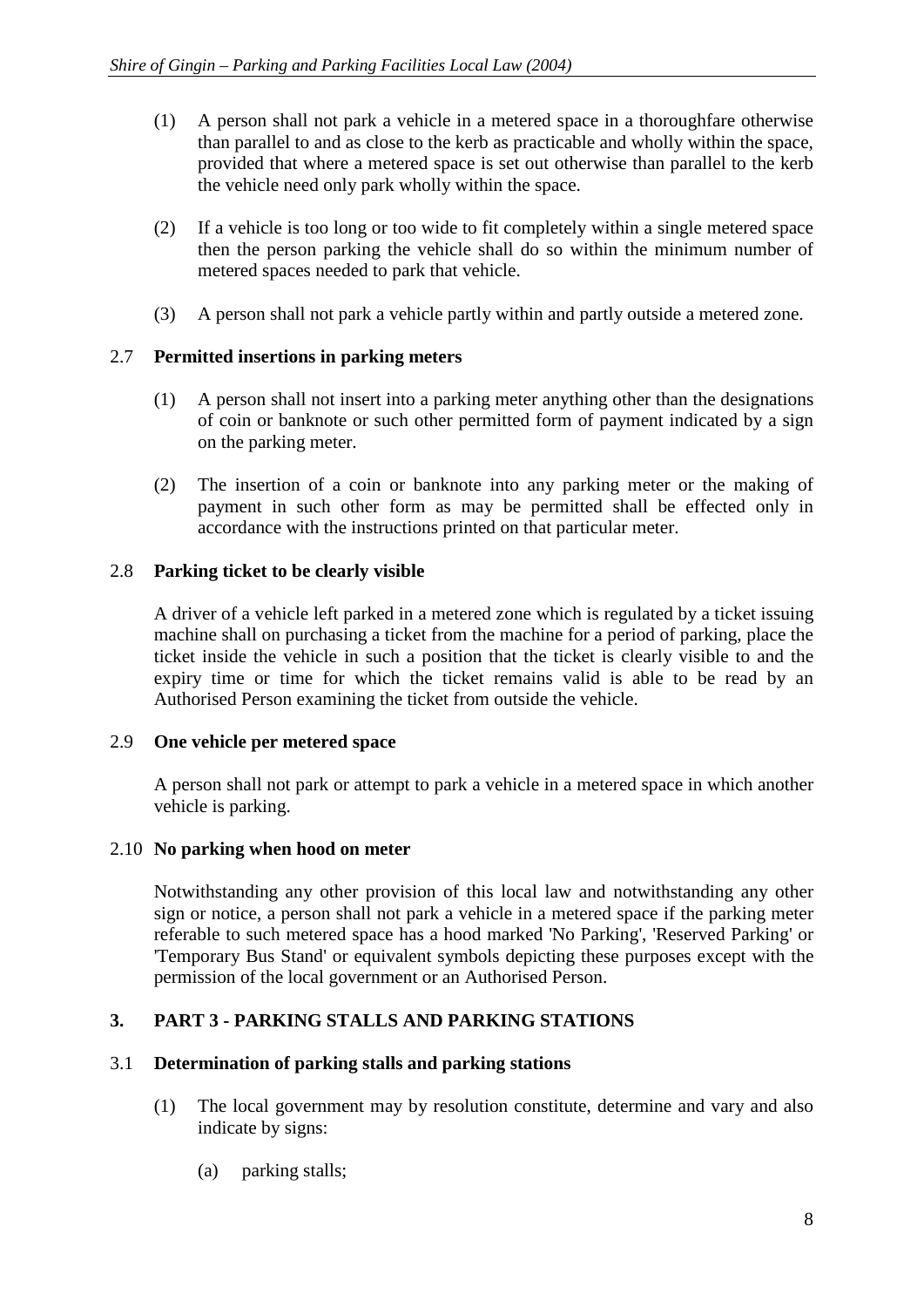- (b) parking stations;
- (c) permitted time and conditions of parking in parking stalls and parking stations which may vary with the locality;
- (d) permitted classes of vehicles which may park in parking stalls and parking stations;
- (e) permitted classes of persons who may park in specified parking stalls or parking stations; and
- (f) the manner of parking in parking stalls and parking stations.
- (2) Where the local government makes a determination under subclause 3.1(1) it shall erect signs to give effect to the determination.

# 3.2 **Vehicles to be within parking stall on thoroughfare**

- (1) Subject to subclause (2), (3) and (4), a person shall not park a vehicle in a parking stall in a thoroughfare otherwise than:
	- (a) parallel to and as close to the kerb as is practicable;
	- (b) wholly within the stall; and
	- (c) headed in the direction of the movement of traffic on the side of the thoroughfare in which the stall is situated.
- (2) Subject to subclause (3) where a parking stall in a thoroughfare is set out otherwise than parallel to the kerb, then a person must park a vehicle in that stall wholly within it.
- (3) If a vehicle is too long or too wide to fit completely within a single parking stall then the person parking the vehicle shall do so within the minimum number of parking stalls needed to park that vehicle.
- (4) A person shall not park a vehicle partly within and partly outside a parking area.

#### 3.3 **Payment of fee to park in parking station**

A person shall not park a vehicle or permit a vehicle to remain parked in any parking station during any period for which a fee is payable unless:

- (a) in the case of a parking station having an Authorised Person on duty, the appropriate fee is paid when demanded; or
- (b) in the case of a parking station equipped with parking meters, the appropriate fee is inserted in the meter or the required payment is made in such other form as may be permitted.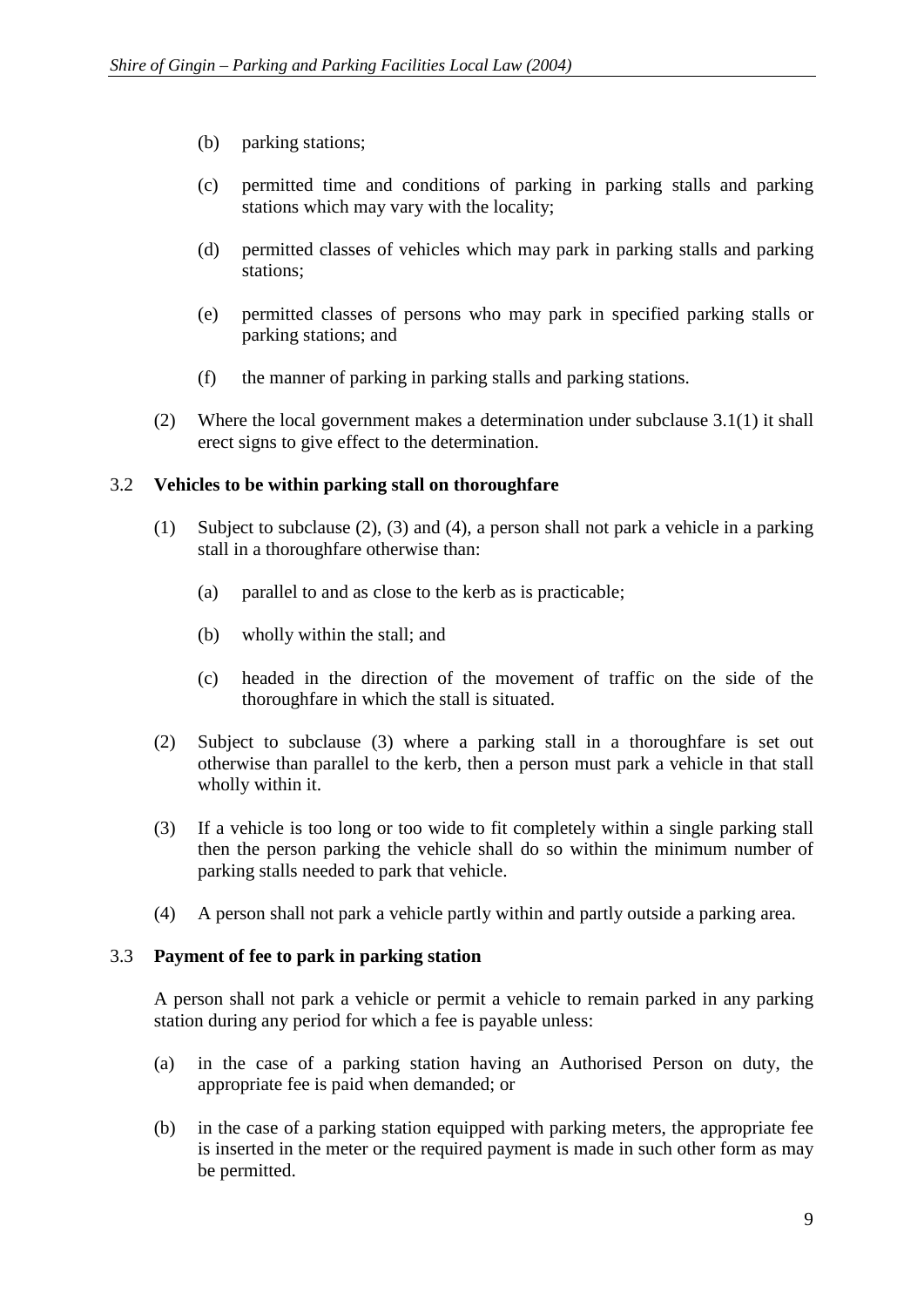#### 3.4 **Suspension of parking station restrictions**

The local government may by resolution declare that the provisions of clause 3.3 do not apply during periods on particular days in relation to particular parking stations as specified in such resolution.

# 3.5 **Vehicle not to be removed until fee paid**

A person shall not remove a vehicle which has been parked in a parking station until there has been paid the appropriate fee for the period for which the vehicle has been parked.

# 3.6 **Entitlement to receipt**

A person paying a fee at a parking station is to be entitled to receive a receipt on demand showing the period of parking covered by such payment.

# 3.7 **Parking ticket to be clearly visible**

A driver of a vehicle in a parking station which is equipped with a ticket issuing machine shall on purchasing a ticket from the machine for a period of parking, place the ticket inside the vehicle in such a position that the ticket is clearly visible to and the expiry time or time for which the ticket remains valid is able to be read by an Authorised Person examining the ticket from outside the vehicle.

#### 3.8 **Parking prohibitions and restrictions**

- (1) A person shall not:
	- (a) park a vehicle so as to obstruct an entrance to, or an exit from a parking station, or an access way within a parking station;
	- (b) except with the permission of the local government or an Authorised Person park a vehicle on any part of a parking station contrary to a sign referable to that part;
	- (c) permit a vehicle to park on any part of a parking station, if an Authorised Person directs the driver of such vehicle to move the vehicle; or
	- (d) park or attempt to park a vehicle in a parking stall in which another vehicle is parked but this paragraph does not prevent the parking of a motorcycle and a bicycle together in a stall marked 'M/C', if the bicycle is parked in accordance with subclause (2).
- (2) No person shall park any bicycle:
	- (a) in a parking stall other than in a stall marked 'M/C'; and
	- (b) in such stall other than against the kerb.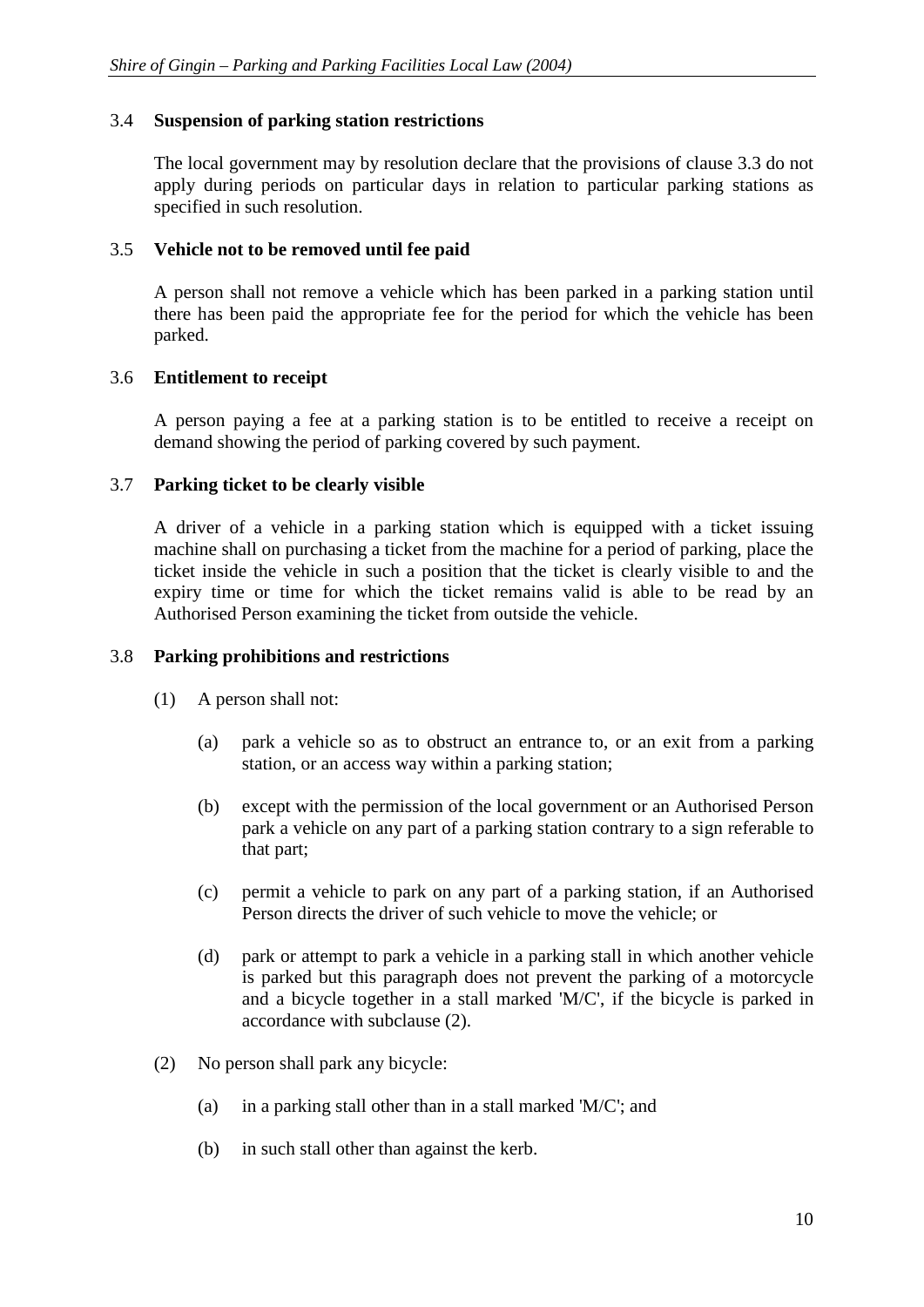- (3) Notwithstanding the provisions of subclause (1)(b) a driver may park a vehicle in a permissive parking stall or station (except in a parking area for people with disabilities) for twice the length of time allowed, provided that:
	- (a) the driver's vehicle displays a disability parking permit; and
	- (b) a person with disabilities to which that a disability parking permit relates is either the driver of or a passenger in the vehicle.

# **4. PART 4 - PARKING GENERALLY**

#### 4.1 **Restrictions on parking in particular areas**

- (1) Subject to subclause (2), a person shall not park a vehicle in a thoroughfare or part of a thoroughfare, or part of a parking station:
	- (a) if by a sign it is set apart for the parking of vehicles of a different class;
	- (b) if by a sign it is set apart for the parking of vehicles by persons of a different class; or
	- (c) during any period when the parking of vehicles is prohibited by a sign.
- (2) (a) This subclause applies to a driver if:
	- (i) the driver's vehicle displays an a disability parking permit; and
	- (ii) a disabled person to which the a disability parking permit relates is either the driver of the vehicle or a passenger in the vehicle.
	- (b) The driver may park a vehicle in a thoroughfare or a part of a thoroughfare or part of a parking station, except in a thoroughfare or a part of a thoroughfare or part of a parking station to which a disabled parking sign relates for twice the period indicated on the sign.
- (3) A person shall not park a vehicle:
	- (a) in a no parking area;
	- (b) in a parking area, except in accordance with both the signs associated with the parking area and with this local law;
	- (c) in a stall marked 'M/C' unless it is a motorcycle without a sidecar or a trailer, or it is a bicycle.
- (4) A person shall not park a motorcycle without a sidecar or a trailer, or a bicycle in a parking stall unless the stall is marked 'M/C'.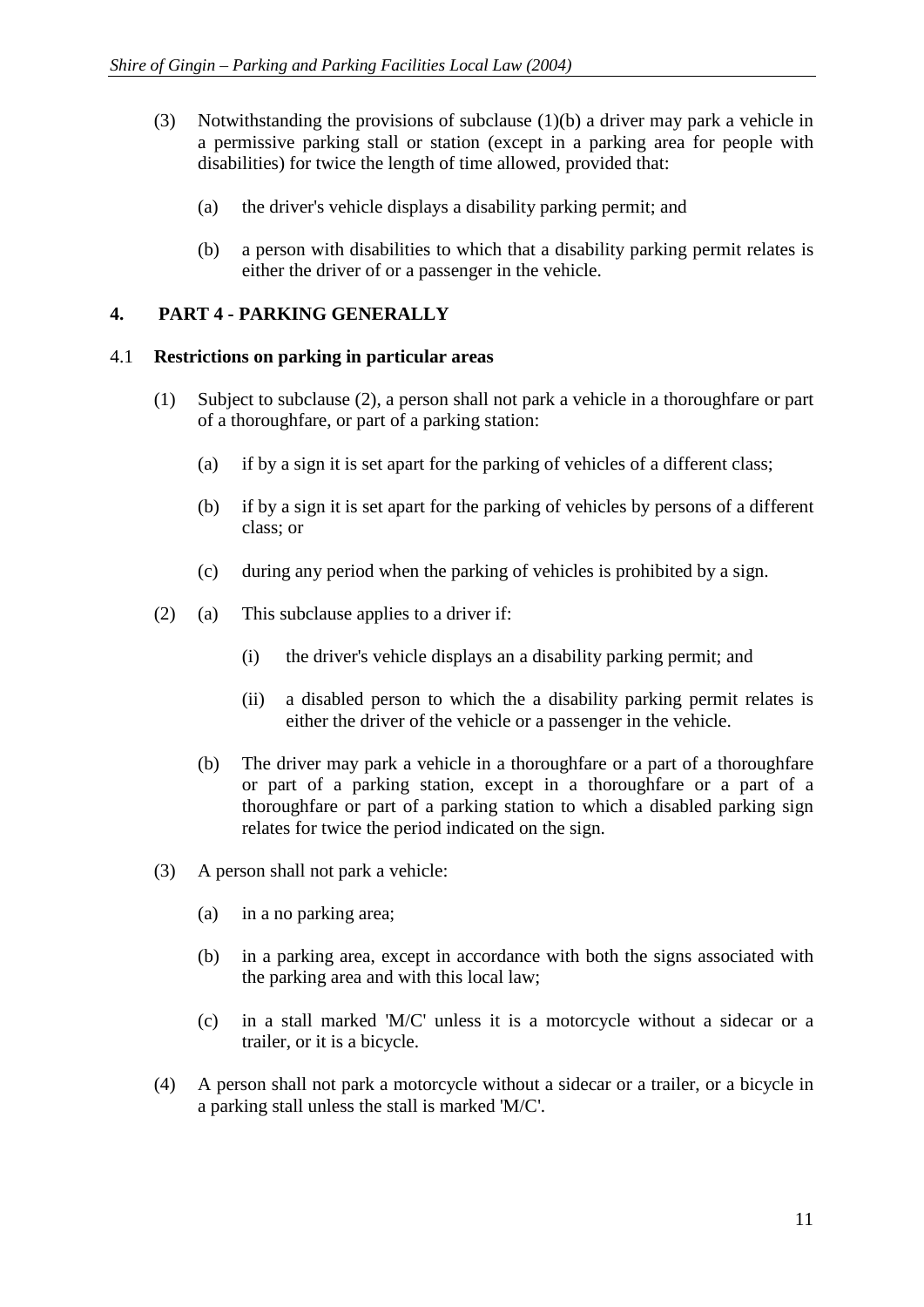(5) A person shall not, without the prior permission of the local government, the CEO, or an Authorised Person, park a vehicle in an area designated by a sign stating 'Authorised Vehicles Only'.

# 4.2 **Parking vehicle on a carriageway**

- (1) A person parking a vehicle on a carriageway other than in a parking stall shall park it:
	- (a) in the case of a two-way carriageway, so that it is as near as practicable to and parallel with, the left boundary of the carriageway and headed in the direction of the movement of traffic on the side of the thoroughfare on which the vehicle is parked;
	- (b) in the case of a one-way carriageway, so that it is as near as practicable to and parallel with either boundary of the carriageway and headed in the direction of the movement of traffic on the side of the thoroughfare on which the vehicle is parked;
	- (c) so that at least 3 metres of the width of the carriageway lies between the vehicle and the farther boundary of the carriageway, or any continuous line or median strip, or between the vehicle and a vehicle parked on the farther side of the carriageway;
	- (d) so that the front and the rear of the vehicle respectively is not less than 1 metre from any other vehicle, except a motorcycle without a trailer, or a bicycle parked in accordance with this local law; and
	- (e) so that it does not obstruct any vehicle on the carriageway,

unless otherwise indicated on a parking regulation sign or markings on the roadway.

- (2) In this clause, 'continuous dividing line' means
	- (a) a single continuous dividing line only;
	- (b) a single continuous dividing line to the left or right of a broken dividing line; or
	- (c) 2 parallel continuous dividing lines.

#### 4.3 **When parallel and right-angled parking apply**

Where a traffic sign associated with a parking area is not inscribed with the words 'angle parking' (or with an equivalent symbol depicting this purpose), then unless a sign associated with the parking area indicates, or marks on the carriageway indicate, that vehicles have to park in a different position, where the parking area is: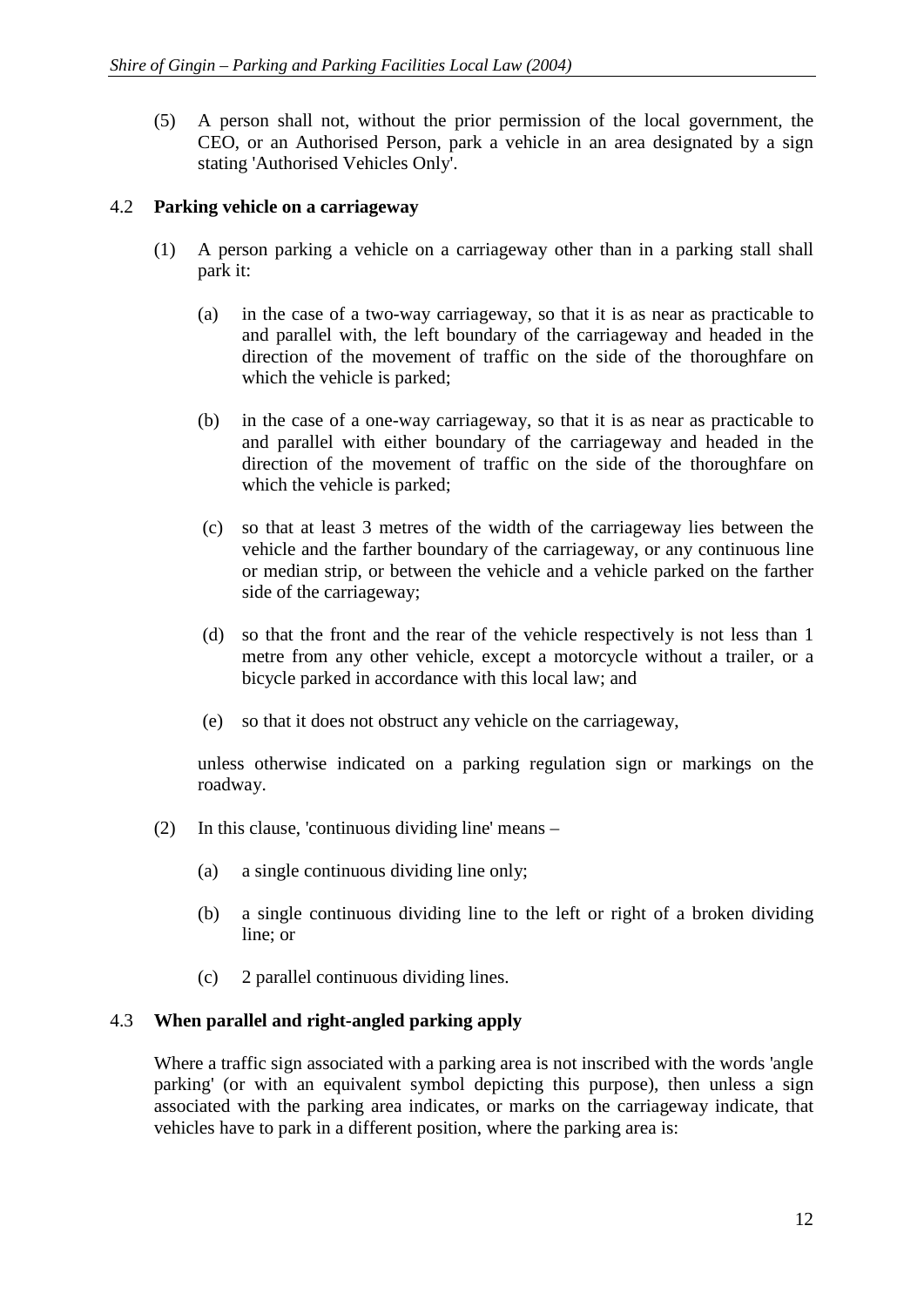- (a) adjacent to the boundary of a carriageway, a person parking a vehicle in the parking area shall park it as near as practicable to and parallel with that boundary; and
- (b) at or near the centre of the carriageway, a person parking a vehicle in that parking area shall park it at approximately right angles to the centre of the carriageway.

# 4.4 **When angle parking applies**

- (1) This clause does not apply to:
	- (a) a passenger vehicle or a commercial vehicle with a mass including any load, of over three tonnes; or
	- (b) a person parking either a motor cycle without a trailer or a bicycle.
- (2) Where a sign associated with a parking area is inscribed with the words 'angle parking' (or with an equivalent symbol depicting this purpose), a person parking a vehicle in the area shall park the vehicle at an angle of approximately 45 degrees to the centre of the carriageway unless otherwise indicated by the inscription on the parking sign or by marks on the carriageway.

# 4.5 **General prohibitions on parking**

- (1) (a) This clause does not apply to a vehicle parked in a parking stall nor to a bicycle in a bicycle rack.
	- (b) Subclauses  $(2)(c)$ , (e) and  $(g)$  do not apply to a vehicle which parks in a bus embayment.
- (2) Subject to any law relating to intersections with traffic control signals a person shall not park a vehicle so that any portion of the vehicle is:
	- (a) between any other stationary vehicles and the centre of the carriageway;
	- (b) on or adjacent to a median strip;
	- (c) obstructing a right of way, private drive or carriageway or so close as to deny a vehicle reasonable access to or egress from the right of way, private drive or carriageway;
	- (d) alongside or opposite any excavation, works, hoarding, scaffolding or obstruction on the carriageway, if the vehicle would obstruct traffic;
	- (e) on or within 10 metres of any portion of a carriageway bounded by a traffic island;
	- (f) on any footpath or pedestrian crossing;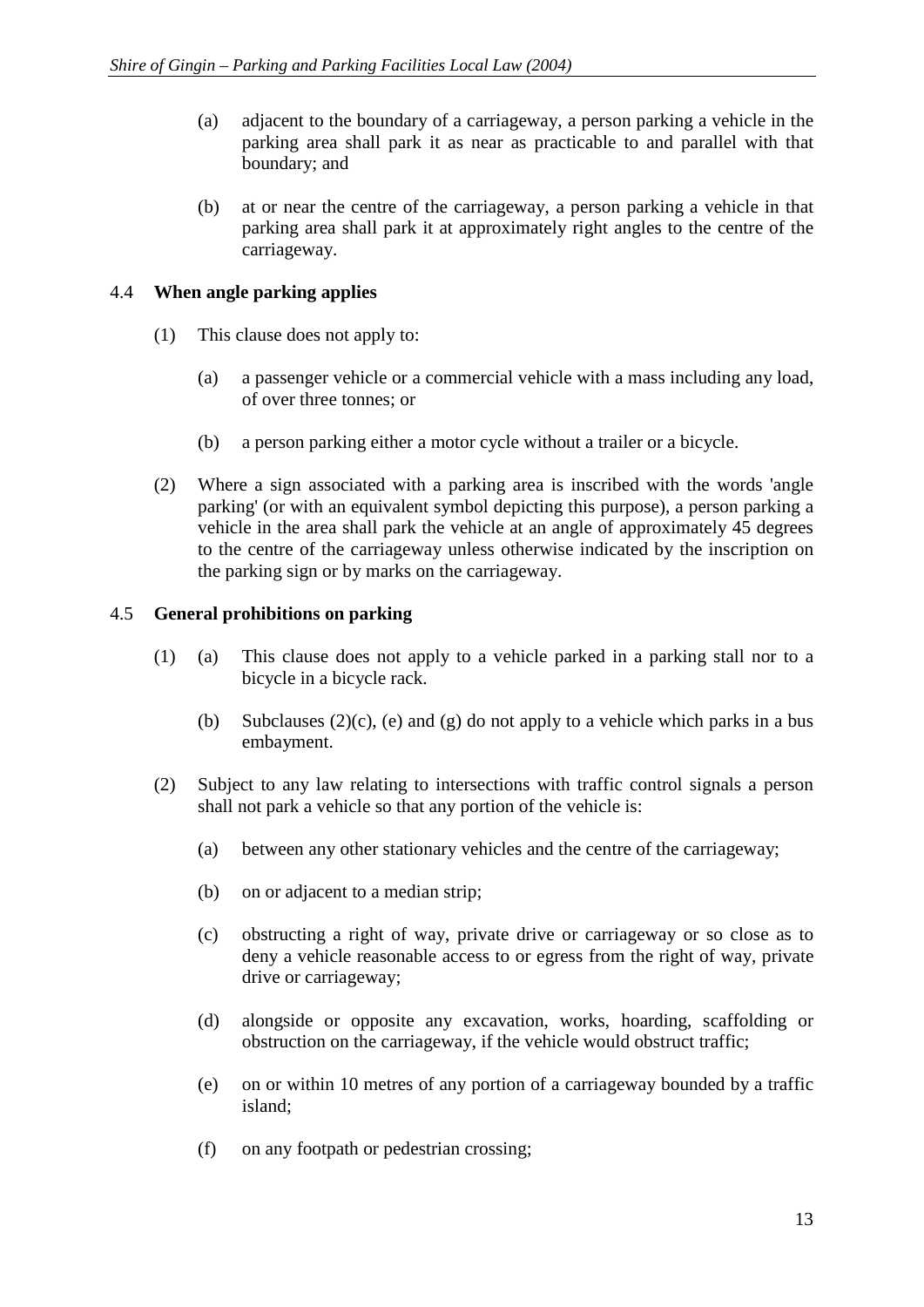- (g) between the boundaries of a carriageway and any double longitudinal line consisting of two continuous lines or between a double longitudinal line consisting of a continuous line and a broken or dotted line and the boundary of a carriageway nearer to the continuous line, unless there is a distance of at least 3 metres clear between the vehicle and the double longitudinal line;
- (h) on an intersection, except adjacent to a carriageway boundary that is not broken by an intersecting carriageway;
- (i) within 1 metre of a fire hydrant or fire plug, or of any sign or mark indicating the existence of a fire hydrant or fire plug;
- (j) within 3 metres of a public letter pillar box, unless the vehicle is being used for the purposes of collecting postal articles from the pillar box; or
- (k) within 10 metres of the nearer property line of any thoroughfare intersecting the thoroughfare on the side on which the vehicle is parked,

unless a sign or markings on the carriageway indicate otherwise.

- (3) A person shall not park a vehicle so that any portion of the vehicle is within 10 metres of the departure side of:
	- (a) a sign inscribed with the words 'Bus Stop' or 'Hail Bus Here' (or with equivalent symbols depicting these purposes) unless the vehicle is a bus stopped to take up or set down passengers; or
	- (b) a children's crossing or pedestrian crossing.
- (4) A person shall not park a vehicle so that any portion of the vehicle is within 20 metres of the approach side of:
	- (a) a sign inscribed with the words 'Bus Stop' or 'Hail Bus Here' (or with equivalent symbols depicting these purposes) unless the vehicle is a bus stopped to take up or set down passengers;
	- (b) a children's crossing or pedestrian crossing.
- (5) A person shall not park a vehicle so that any portion of the vehicle is within 20 metres of either the approach side or the departure side of the nearest rail of a railway level crossing.

#### 4.6 **Authorised person may order vehicle on thoroughfare to be moved**

The driver of a vehicle shall not park that vehicle on any part of a thoroughfare in contravention of this local law after an Authorised Person has directed the driver to move it.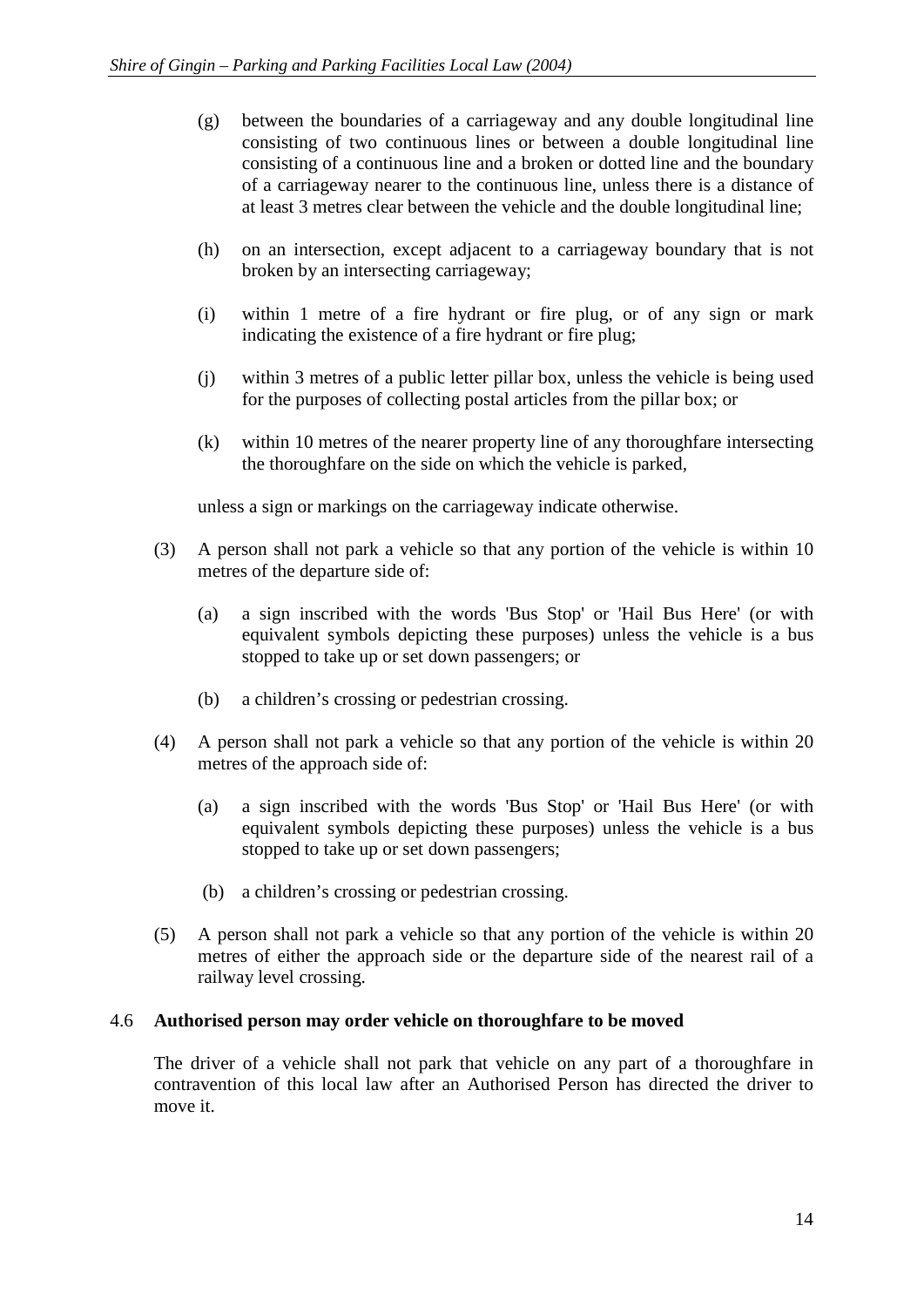# 4.7 **Authorised person may mark tyres**

- (1) An Authorised Person may mark the tyres of a vehicle parked in a parking facility with chalk or any other non-indelible substance for a purpose connected with or arising out of his or her duties or powers.
- (2) A person shall not remove a mark made by an Authorised Person so that the purpose of the affixing of such a mark is defeated or likely to be defeated.

#### 4.8 **No movement of vehicles to avoid time limitation**

- (1) Where the parking of vehicles in a parking facility is permitted for a limited time, a person shall not move a vehicle within the parking facility so that the total time of parking exceeds the maximum time allowed for parking in the parking facility.
- (2) Where the parking of vehicles in a thoroughfare is permitted for a limited time, a person shall not move a vehicle along that thoroughfare so that the total time of parking exceeds the maximum time permitted, unless the vehicle has first been removed from the thoroughfare for at least 2 hours.

#### 4.9 **No parking of vehicles exposed for sale and in other circumstances**

A person shall not park a vehicle on any portion of a thoroughfare:

- (a) for the purpose of exposing it for sale;
- (b) if that vehicle is not licensed under the Road Traffic Act;
- (c) if that vehicle is a trailer or a caravan unattached to a motor vehicle; or
- (d) for the purpose of effecting repairs to it, other than the minimum repairs necessary to enable the vehicle to be moved to a place other than a thoroughfare.

# 4.10 **Parking on private land**

- (1) In this clause a reference to 'land' does not include land:
	- (a) which belongs to the local government;
	- (b) of which the local government is the management body under the *Land Administration Act 1997*;
	- (c) which is an 'otherwise unvested facility' within section 3.53 of the Act;
	- (d) which is the subject of an agreement referred to in clause 1.5(2); or
	- (e) which is identified in Schedule 4.
- (2) A person shall not park a vehicle on land without the consent of the owner or occupier of the land on which the vehicle is parked.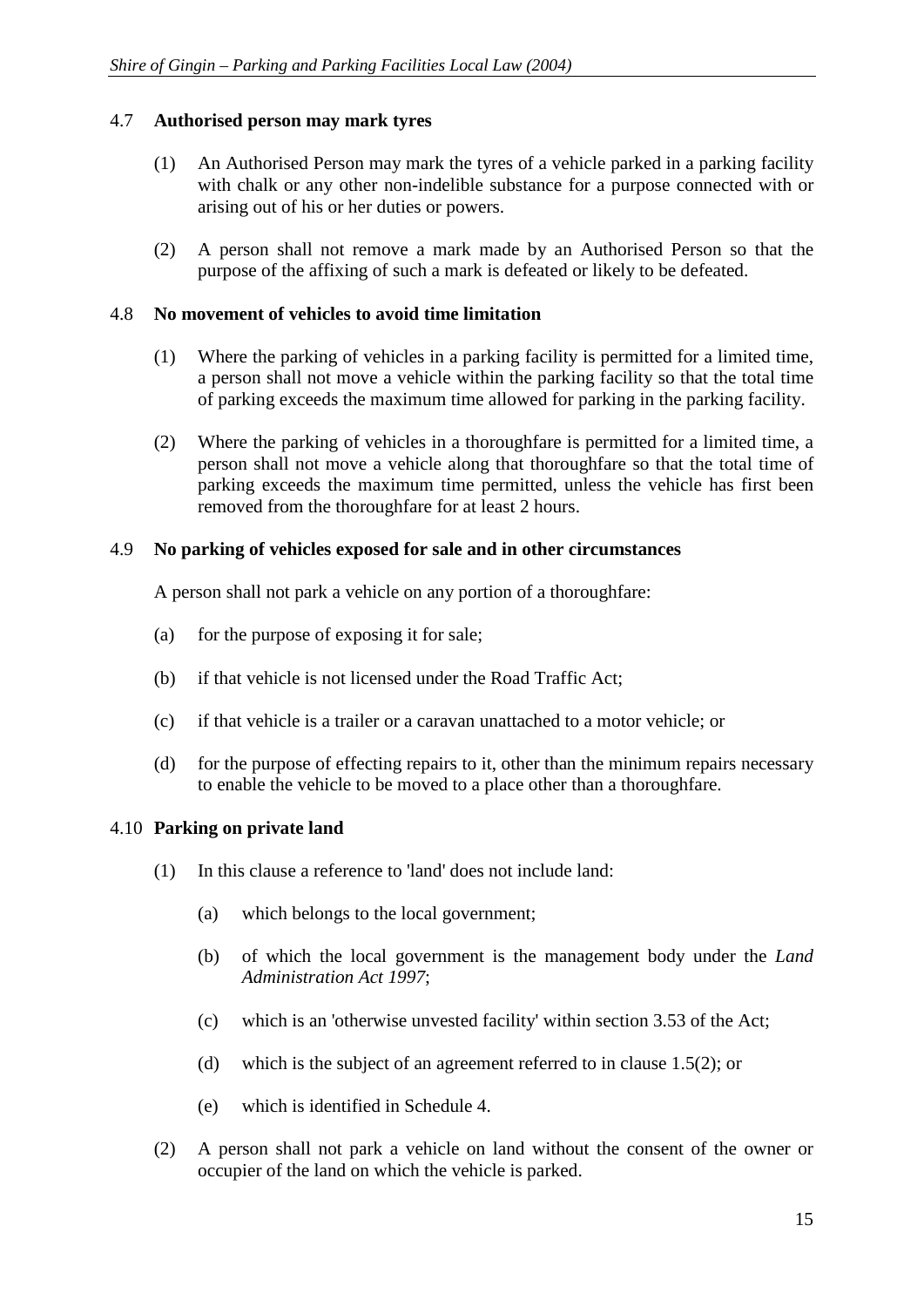(3) Where the owner or occupier of the land, by a sign referable to that land or otherwise, consents to the parking of vehicles of a specified class or classes on the land for a limited period, a person shall not park a vehicle on the land otherwise than in accordance with the consent.

#### 4.11 **Parking on reserves**

No person other than an employee of the local government in the course of his or her duties or a person Authorised by the local government shall drive or park a vehicle upon or over any portion of a reserve other than upon an area specifically set aside for that purpose.

# 4.12 **Suspension of parking limitations for urgent, essential or official duties**

- (1) Where by a sign the parking of vehicles is permitted for a limited time on a portion of a thoroughfare or parking facility, the local government, the CEO or an Authorised Person may, subject to the Code, permit a person to park a vehicle in that portion of the thoroughfare or parking facility for longer than the permitted time in order that the person may carry out urgent, essential or official duties.
- (2) Where permission is granted under subclause (1), the local government, the CEO or an Authorised Person may prohibit the use by any other vehicle of that portion of the thoroughfare or parking facility to which the permission relates, for the duration of that permission.

# **5. PART 5 – PARKING AND STOPPING GENERALLY**

#### 5.1 **No stopping and no parking signs, and yellow edge lines**

(1) No stopping

A driver shall not stop on a length of carriageway, or in an area, to which a 'no stopping' sign applies.

(2) No parking

A driver shall not stop on a length of carriageway or in an area to which a 'no parking' sign applies, unless the driver-

- (a) is dropping off, or picking up, passengers or goods;
- (b) does not leave the vehicle unattended; and
- (c) completes the dropping off, or picking up, of the passengers or goods within 2 minutes of stopping and drives on.

'unattended', in relation to a vehicle, means that the driver has left the vehicle so that the driver is more than 3 metres from the closest point of the vehicle.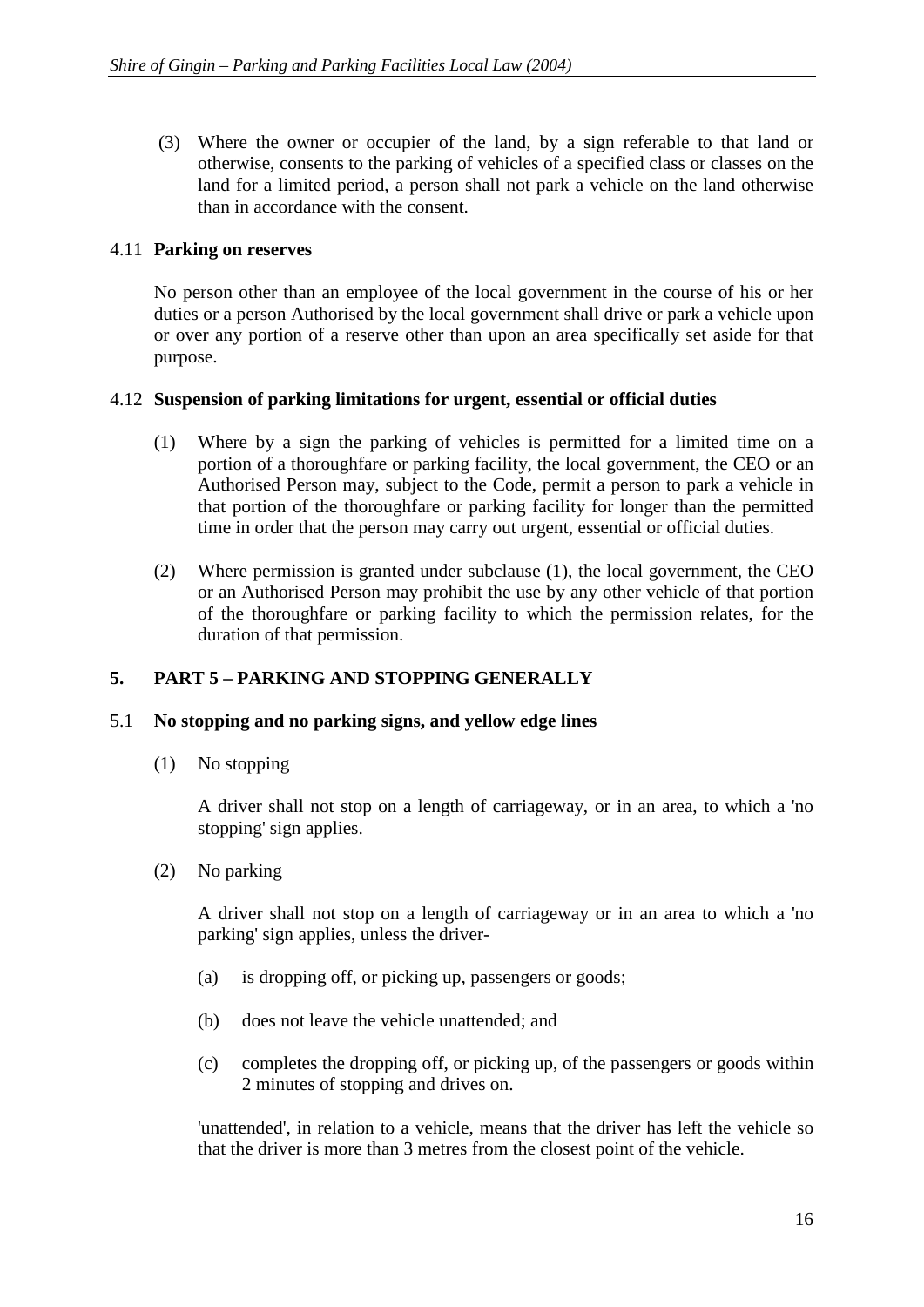(3) No stopping on a carriageway with yellow edge lines

A driver shall not stop at the side of a carriageway marked with a continuous yellow edge line.

# **6. PART 6 – STOPPING IN ZONES FOR PARTICULAR VEHICLES**

#### 6.1 **Stopping in a loading zone**

A person shall not stop a vehicle in a loading zone unless it is:

- (a) a motor vehicle used for commercial or trade purposes engaged in the picking up or setting down of goods; or
- (b) a motor vehicle taking up or setting down passengers,

but, in any event, shall not remain in that loading zone:

- (c) for longer than a time indicated on the 'loading zone' sign; or
- (d) longer than 30 minutes (if no time is indicated on the sign).

#### 6.2 **Stopping in a taxi zone or a bus zone**

- (1) A driver shall not stop in a taxi zone, unless the driver is driving a taxi.
- (2) A driver shall not stop in a bus zone unless the driver is driving a public bus, or a bus of a type that is permitted to stop at the bus zone by information on or with the 'bus zone' sign applying to the bus zone.

#### 6.3 **Stopping in a mail zone**

A person shall not stop a vehicle in a mail zone.

#### 6.4 **Other limitations in zones**

A person shall not stop a vehicle in a zone to which a traffic sign applies if stopping the vehicle would be contrary to any limitation in respect to classes of persons or vehicles, or specific activities allowed, as indicated by additional words on a traffic sign that applies to the zone.

# **7. PART 7 – OTHER PLACES WHERE STOPPING IS RESTRICTED**

#### 7.1 **Stopping in a shared zone**

A driver shall not stop in a shared zone unless:

(1) the driver stops at a place on a length of carriageway, or in an area, to which a parking control sign applies and the driver is permitted to stop at that place under this local laws;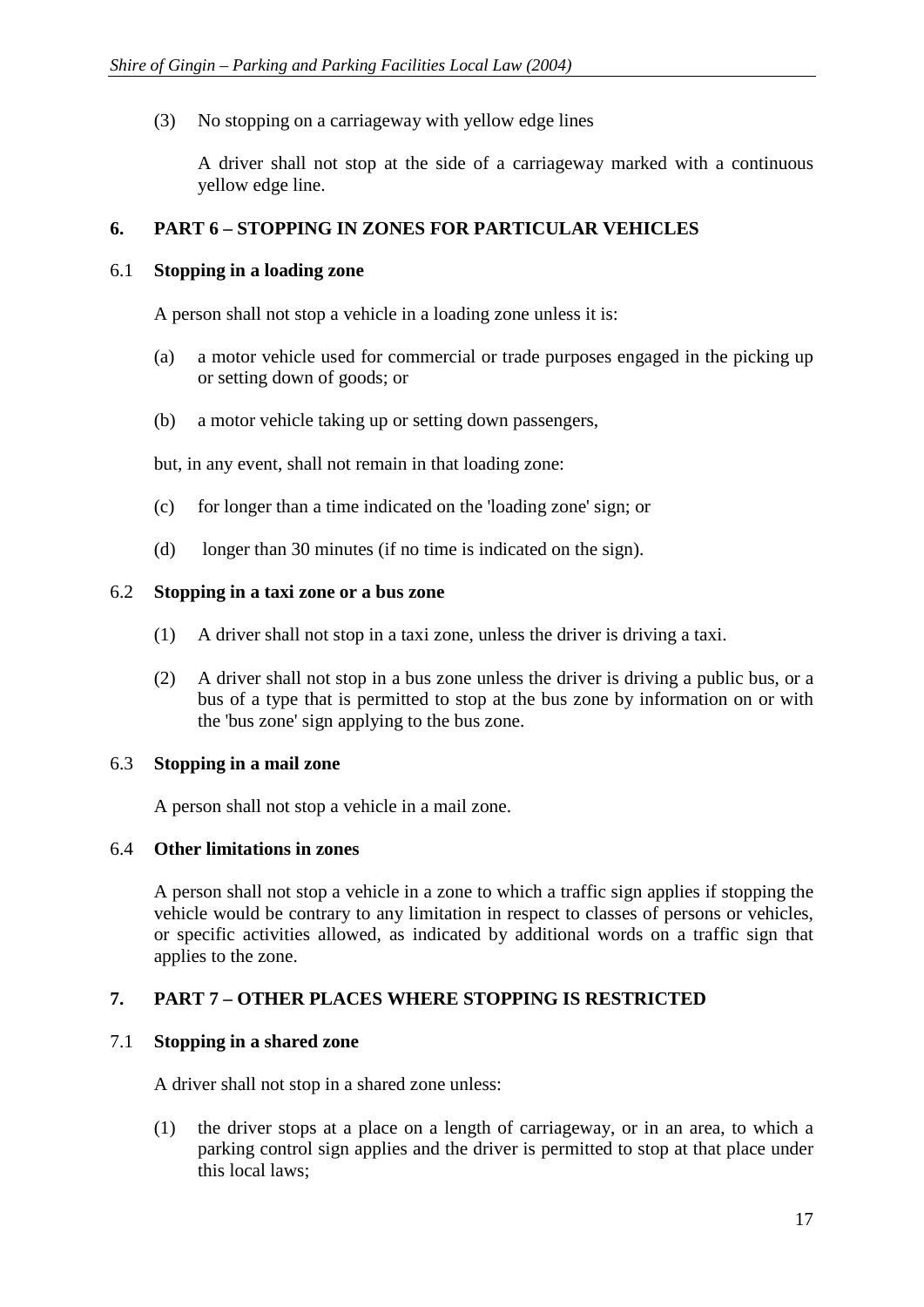- (2) the driver stops in a parking bay and the driver is permitted to stop in the parking bay under these Local Laws;
- (3) the driver is dropping off, or picking up, passengers or goods; or
- (4) the driver is engaged in door-to-door delivery or collection of goods, or in the collection of waste or garbage.

#### 7.2 **Double parking**

- (1) A driver shall not stop a vehicle so that any portion of the vehicle is between any other stopped vehicle and the centre of the carriageway.
- (2) This clause does not apply to:
	- (a) a driver stopped in traffic; or
	- (b) a driver angle parking on the side of the carriageway or in a median strip parking area, in accordance with this local laws.

#### 7.3 **Stopping near an obstruction**

A driver shall not stop on a carriageway near an obstruction on the carriageway in a position that further obstructs traffic on the carriageway.

#### 7.4 **Stopping on a bridge or in a tunnel, etc.**

- (1) A driver shall not stop a vehicle on a bridge, causeway, ramp or similar structure unless:
	- (a) the carriageway is at least as wide on the structure as it is on each of the approaches and a traffic sign does not prohibit stopping or parking; or
	- (b) the driver stops at a place on a length of carriageway, or in an area, to which a parking control sign applies and the driver is permitted to stop at that place under this local laws.
- (2) A driver shall not stop a vehicle in a tunnel or underpass unless:
	- (a) the carriageway is at least as wide in the tunnel or underpass as it is on each of the approaches and a traffic sign does not prohibit stopping or parking; or
	- (b) the driver of a motor vehicle stops at a bus stop, or in a bus zone or parking area marked on the carriageway, for the purpose of setting down or taking up passengers.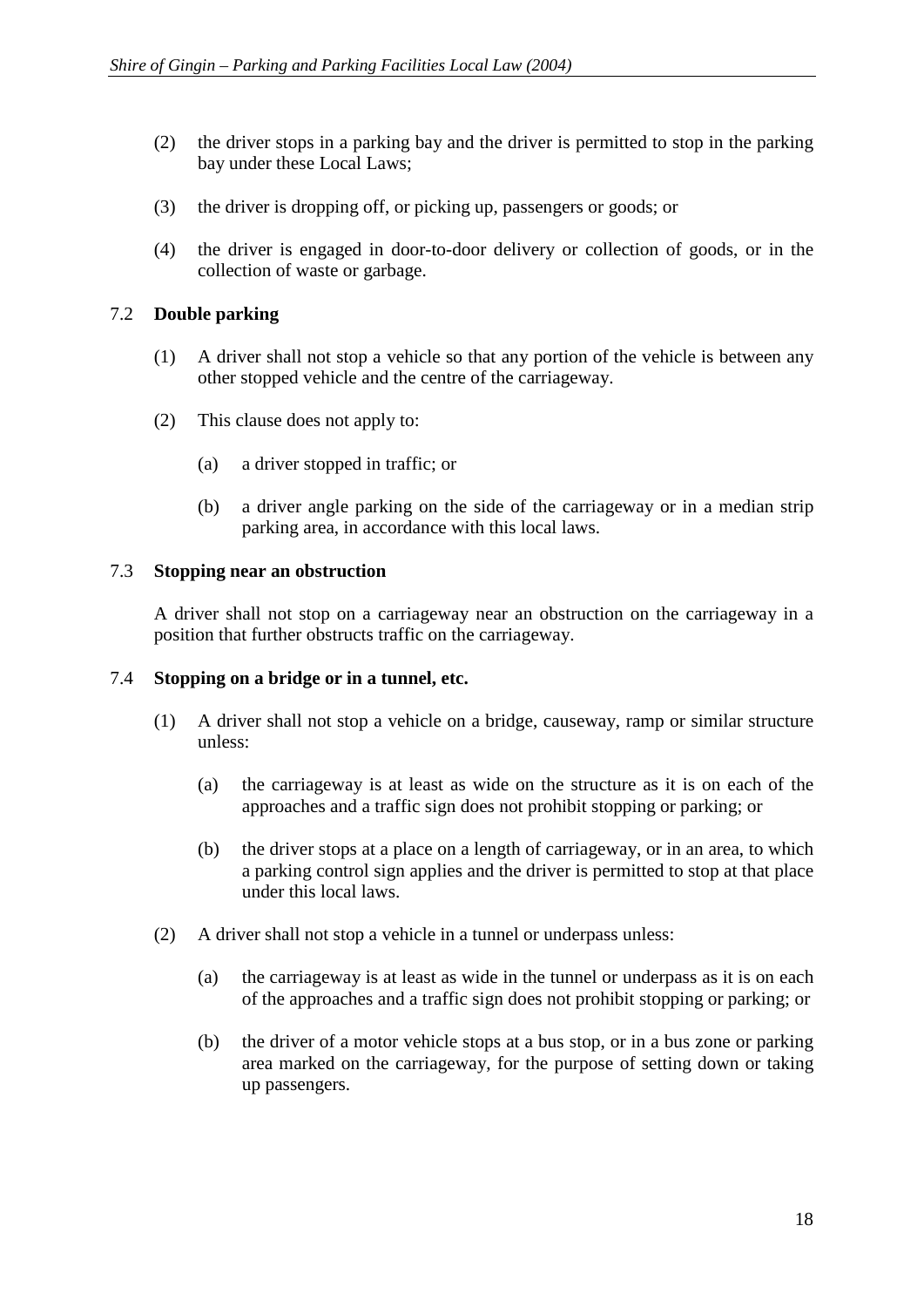# 7.5 **Stopping on crests, curves, etc.**

- (1) Subject to subclause (2), a driver shall not stop a vehicle on, or partly on, a carriageway, in any position where it is not visible to the driver of an overtaking vehicle, from a distance of 50 metres within a built-up area, and from a distance of 150 metres outside a built-up area.
- (2) A driver may stop on a crest or curve on a carriageway that is not in a built-up area if the driver stops at a place on the carriageway, or in an area, to which a parking control sign applies and the driver is permitted to stop at that place under this Local Laws.

# 7.6 **Stopping near a fire hydrant etc.**

- (1) A driver shall not stop a vehicle so that any portion of the vehicle is within one metre of a fire hydrant or fire plug, or of any sign or mark indicating the existence of a fire hydrant or fire plug, unless:
	- (a) the driver is driving a public bus, and the driver stops in a bus zone or at a bus stop and does not leave the bus unattended; or
	- (b) the driver is driving a taxi, and the driver stops in a taxi zone and does not leave the taxi unattended.
- (2) In this clause a driver leaves the vehicle 'unattended' if the driver leaves the vehicle so the driver is over 3 metres from the closest point of the vehicle.

#### 7.7 **Stopping at or near a bus stop**

- (1) A driver shall not stop a vehicle so that any portion of the vehicle is within 20 metres of the approach side of a bus stop, or within 10 metres of the departure side of a bus stop, unless:
	- (a) the vehicle is a public bus stopped to take up or set down passengers; or
	- (b) the driver stops at a place on a length of carriageway, or in an area, to which a parking control sign applies and the driver is permitted to stop at that place under this local laws.
- (2) In this clause:
	- (a) distances are measured in the direction in which the driver is driving; and
	- (b) a trailer attached to a public bus is deemed to be a part of the public bus.

#### 7.8 **Stopping on a path, median strip, or traffic island**

The driver of a vehicle (other than a bicycle or an animal) shall not stop so that any portion of the vehicle is on a path, traffic island or median strip, unless the driver stops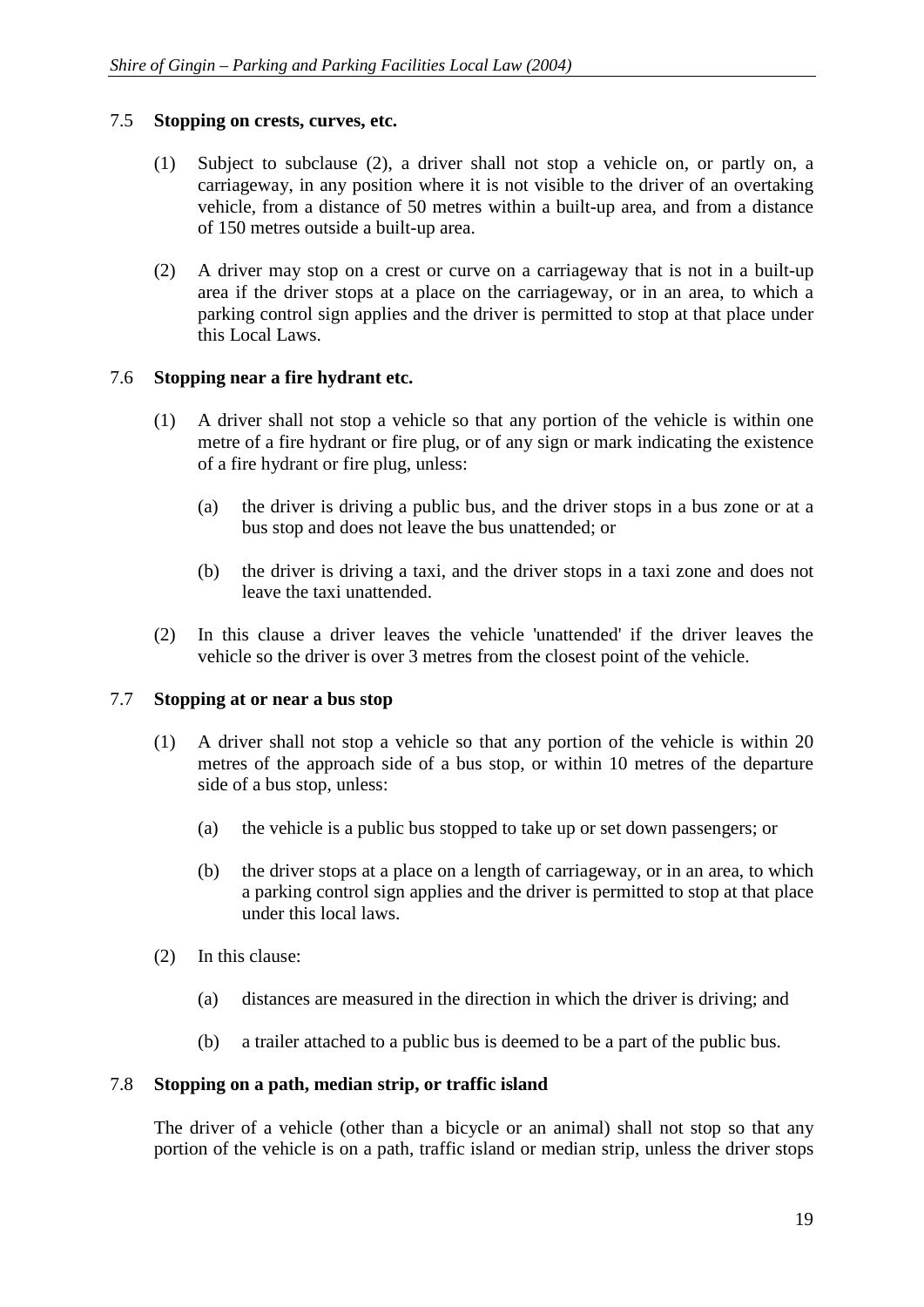in an area, to which a parking control sign applies and the driver is permitted to stop at that place under this local laws.

# 7.9 **Stopping on verge**

- (1) A person shall not:
	- (a) stop a vehicle (other than a bicycle);
	- (b) stop a commercial vehicle or bus, or a trailer or caravan unattached to a motor vehicle; or
	- (c) stop a vehicle during any period when the stopping of vehicles on that verge is prohibited by a sign adjacent and referable to that verge,

so that any portion of it is on a verge.

- (2) Subclause (1)(a) does not apply to the person if he or she is the owner or occupier of the premises adjacent to that verge, or is a person authorised by the occupier of those premises to stop the vehicle so that any portion of it is on the verge.
- (3) Subclause (1)(b) does not apply to a commercial vehicle when it is being loaded or unloaded with reasonable expedition with goods, merchandise or materials collected from or delivered to the premises adjacent to the portion of the verge on which the commercial vehicle is parked, provided no obstruction is caused to the passage of any vehicle or person using a carriageway or a path.

#### 7.10 **Obstructing access to and from a path, driveway, etc.**

- (1) A driver shall not stop a vehicle so that any portion of the vehicle is in front of a path, in a position that obstructs access by vehicles or pedestrians to or from that path, unless:
	- (a) the driver is dropping off, or picking up, passengers; or
	- (b) the driver stops in a parking stall and the driver is permitted to stop in the parking stall under this local laws.
- (2) A driver shall not stop a vehicle on or across a driveway or other way of access for vehicles travelling to or from adjacent land, unless:
	- (a) the driver is dropping off, or picking up, passengers; or
	- (b) the driver stops in a parking stall and the driver is permitted to stop in the parking stall under this local laws.

# 7.11 **Stopping near a letter box**

A driver shall not stop a vehicle so that any portion of the vehicle is within 3 metres of a public letter box, unless the driver: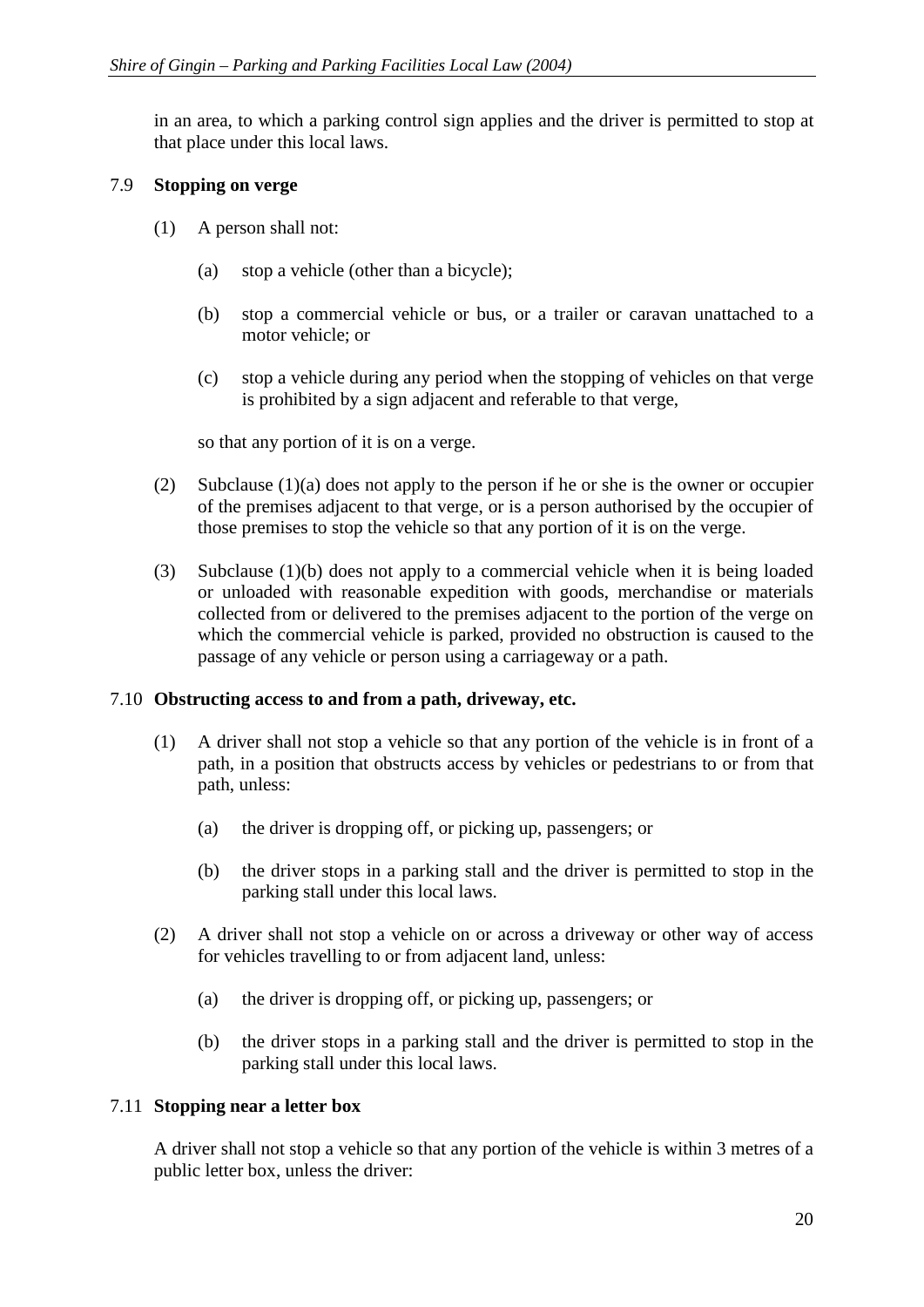- (a) is dropping off, or picking up, passengers or mail; or
- (b) stops at a place on a length of carriageway, or in an area, to which a parking control sign applies and the driver is permitted to stop at that place under this local laws.

# 7.12 **Stopping on a carriageway – heavy and long vehicles**

- (1) A person shall not park a vehicle or any combination of vehicles, that, together with any projection on, or load carried by, the vehicle or combination of vehicles, is 7.5 metres or more in length or exceeds a GVM of 4.5 tonnes:
	- (a) on a carriageway in a built-up area, for any period exceeding 1 hour, unless engaged in the picking up or setting down of goods; or
	- (b) on a carriageway outside a built-up area, except on the shoulder of the carriageway, or in a truck bay or other area set aside for the parking of goods vehicles.
- (2) Nothing in this clause mitigates the limitations or condition imposed by any other clause or by any local law or traffic sign relating to the parking or stopping of vehicles.

# 7.13 **Stopping on a carriageway with a bicycle parking sign**

The driver of a vehicle (other than a bicycle) shall not stop on a length of carriageway to which a 'bicycle parking' sign applies, unless the driver is dropping off, or picking up, passengers.

#### 7.14 **Stopping on a carriageway with motor cycle parking sign**

The driver of a vehicle shall not stop on a length of carriageway, or in an area, to which a 'motor cycle parking' sign applies, or an area marked 'M/C' unless:

- (a) the vehicle is a motor cycle; or
- (b) the driver is dropping off, or picking up, passengers.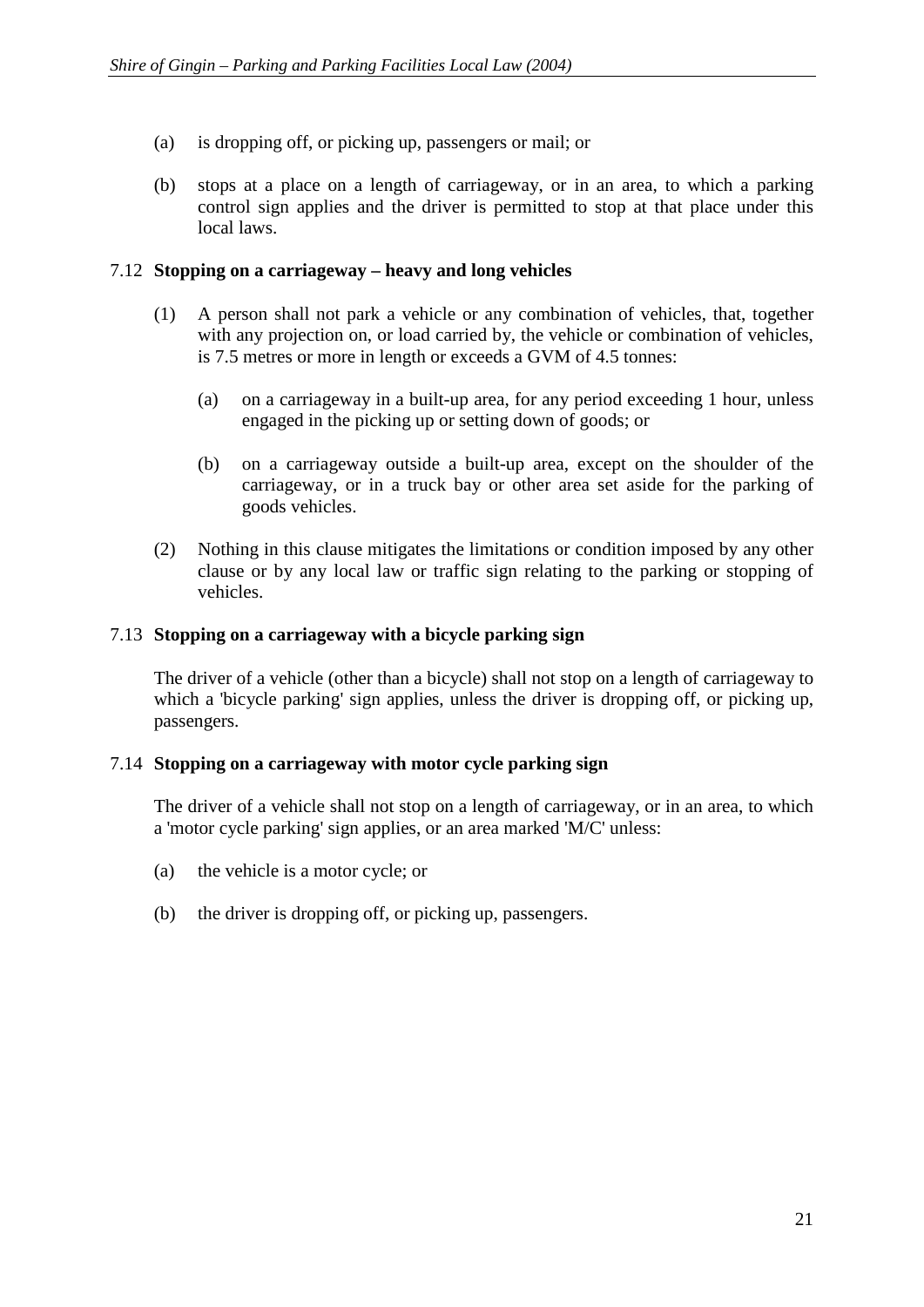# **8. PART 8 – RESIDENTIAL PARKING PERMITS**

# 8.1 **Residential parking permit**

- (1) A person may apply for a permit to park a vehicle on a thoroughfare if the person is:
	- (a) an occupier of a lot fronting the thoroughfare;
	- (b) the holder of the requisite vehicle licence under the Road Traffic Act for the vehicle; and
	- (c) subject to subclause (2), described on the vehicle licence as residing at the lot.
- (2) An applicant for a permit who is not described in accordance with subclause (1)(c), may apply for a temporary permit by stating (by way of statutory declaration) on an application for such that he or she resides at that lot.
- (3) An application for a permit shall be made in the form determined by the local government.
- (4) The local government may in respect of an application for a permit for the purpose of subclause (1) or (2):
	- (a) approve it;
	- (b) approve it subject to such conditions as the local government considers appropriate; or
	- (c) refuse to approve it.
- (5) Where the local government makes a decision under subclauses (4)(a) or (b), it shall issue a permit in the form determined by it to the person who applied for the permit.
- (6) A temporary permit issued for the purpose of subclause (2):
	- (a) will expire 3 months after it is issued; and
	- (b) is not renewable.
- (7) A permit issued for the purpose of subclause (1) may be either:
	- (a) an annual permit, issued for a period not exceeding one year and expiring on 31 December in the year of issue; or
	- (b) a temporary permit, issued for a period not exceeding 6 months from the date of issue.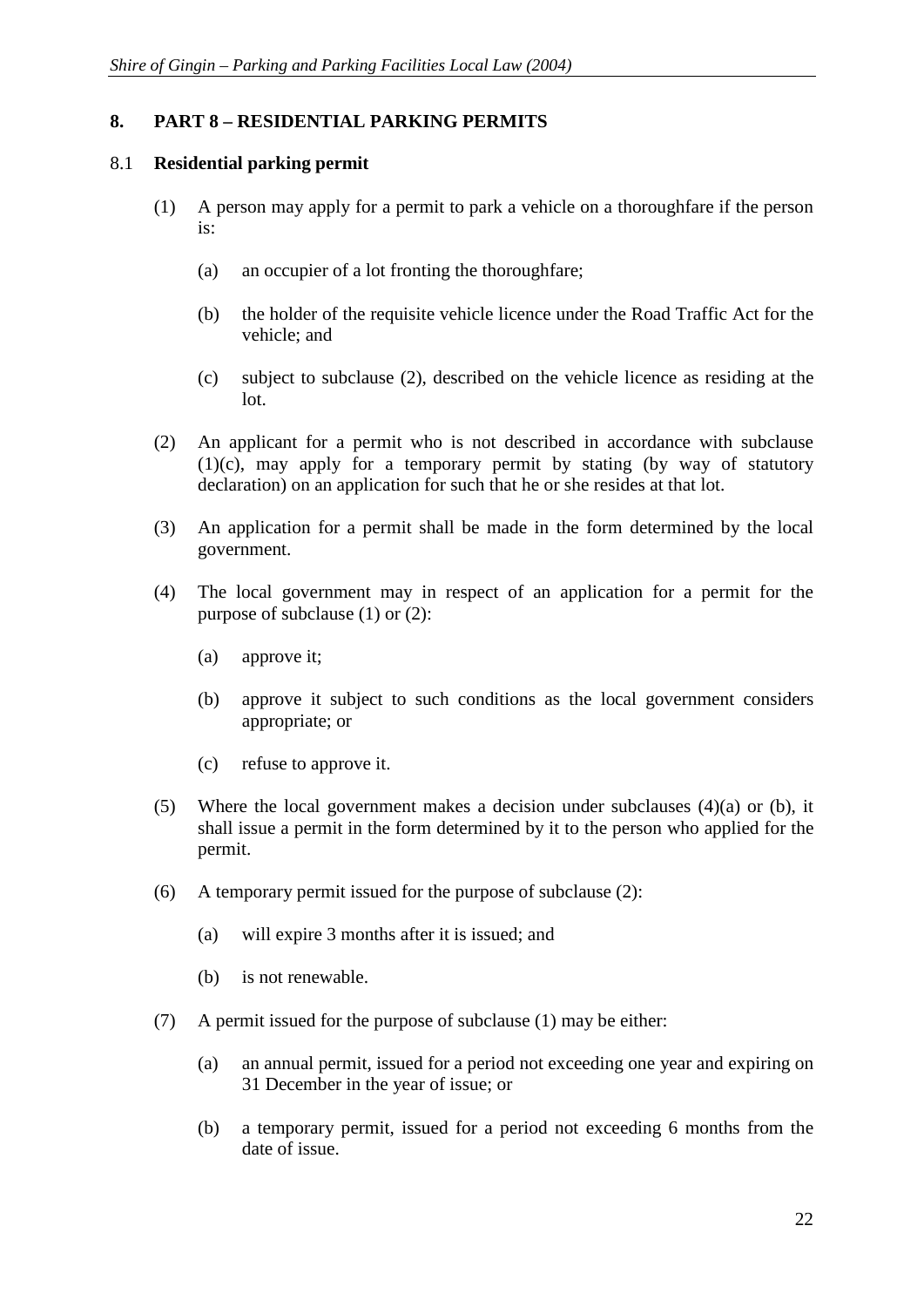- (8) Every permit issued for the purpose of subclause (1) is to specify:
	- (a) a permit number;
	- (b) the registration number of the vehicle;
	- (c) the name of the thoroughfare to which the exemption granted by clause 8.2 applies; and
	- (d) the date on which it expires.

# 8.2 **Conditions of exemption for residential parking permits**

Where parking of a vehicle on any part of a thoroughfare within the district is prohibited for more than a specified time, or without an unexpired parking ticket being displayed within the vehicle, the holder of a permit issued under clause 8.1 is exempted from such prohibitions if:

- (a) the vehicle is parked on a thoroughfare specified in the permit, but not adjacent to retail premises where the parking of all vehicles is subject to a time restriction;
- (b) the permit is affixed to the windscreen of the vehicle in a prominent position;
- (c) the period in respect of which the permit was issued has not expired; and
- (d) if the holder of the permit at the time of parking the vehicle still resides at the lot in respect of which the permit was issued.

#### 8.3 **Removal and cancellation of residential parking permit**

The holder of a permit issued under clause 8.1 who changes residence shall remove the permit from the vehicle to which it is affixed, and the permit shall be deemed to be cancelled on and from the date the holder changes residence.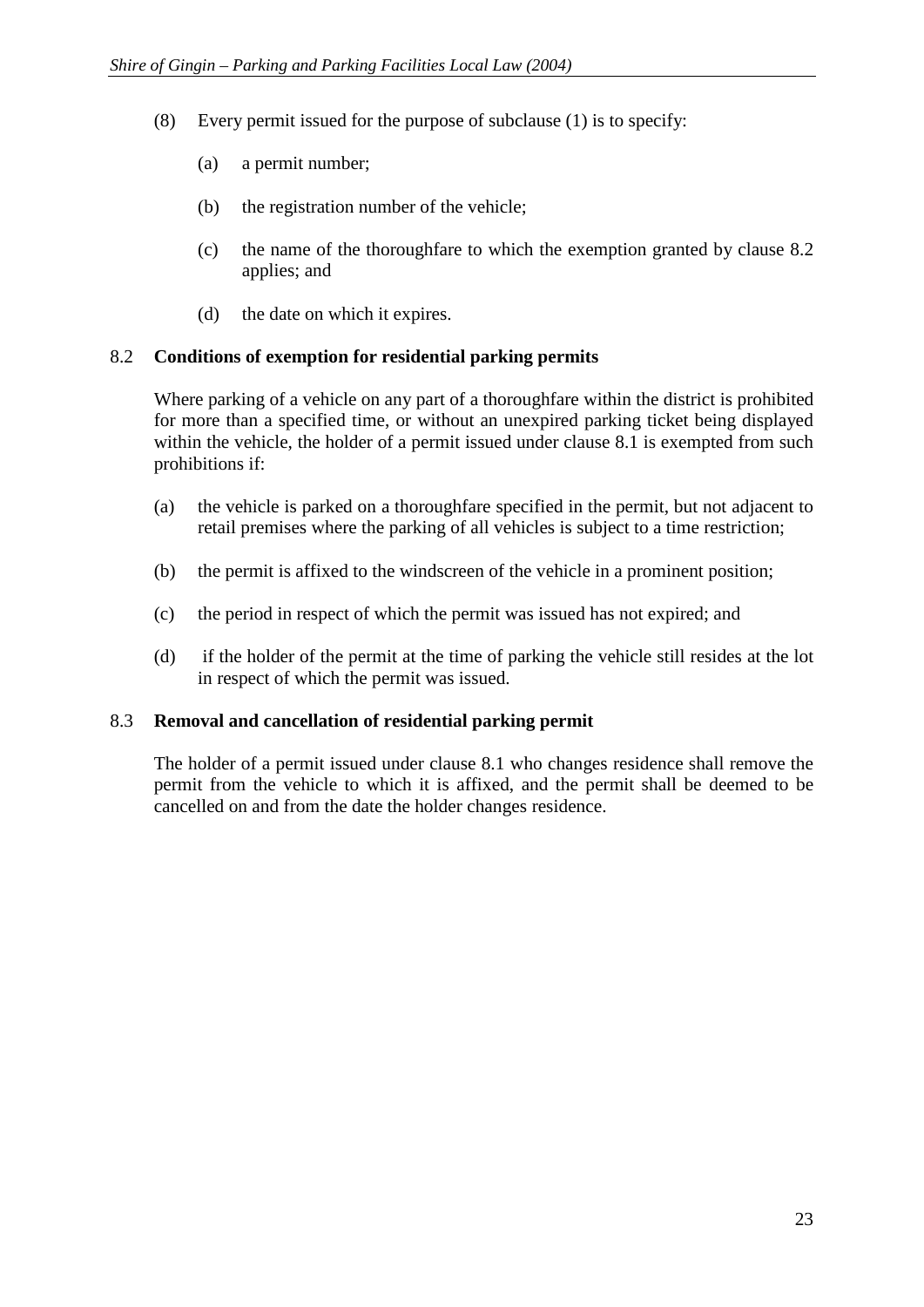# **9. PART 9 - MISCELLANEOUS**

# 9.1 **Removal of notices on vehicle**

A person, other than the driver of the vehicle or a person acting under the direction of the driver of the vehicle, shall not remove from the vehicle any notice put on the vehicle by an Authorised Person.

# 9.2 **Un-Authorised signs and defacing of signs**

A person shall not without the authority of the local government:

- (a) mark, set up or exhibit a sign purporting to be or resembling a sign marked, set up or exhibited by the local government under this local law;
- (b) remove, deface or misuse a sign or property, set up or exhibited by the local government under this local law or attempt to do any such act; or
- (c) affix a board, sign, placard, notice or other thing to or paint or write upon any part of a sign set up or exhibited by the local government under this local law.

# 9.3 **Signs must be complied with**

An inscription or symbol on a sign operates and has effect according to its tenor and a person contravening the direction on a sign commits an offence under this local law.

# 9.4 **General provisions about signs**

- (1) A sign marked, erected, set up, established or displayed on or near a thoroughfare is, in the absence of evidence to the contrary presumed to be a sign marked, erected, set up, established or displayed under the authority of this local law.
- (2) The first three letters of any day of the week when used on a sign indicate that day of the week.

#### 9.5 **Special purpose and emergency vehicles**

Notwithstanding anything to the contrary in this local law, the driver of:

- (1) a special purpose vehicle may, only in the course of his or her duties and when it is expedient and safe to do so, stop, or park the vehicle in any place, at any time; and
- (2) an emergency vehicle may, in the course of his or her duties and when it is expedient and safe to do so or where he or she honestly and reasonably believes that it is expedient and safe to do so, stop, or park the vehicle at any place, at any time.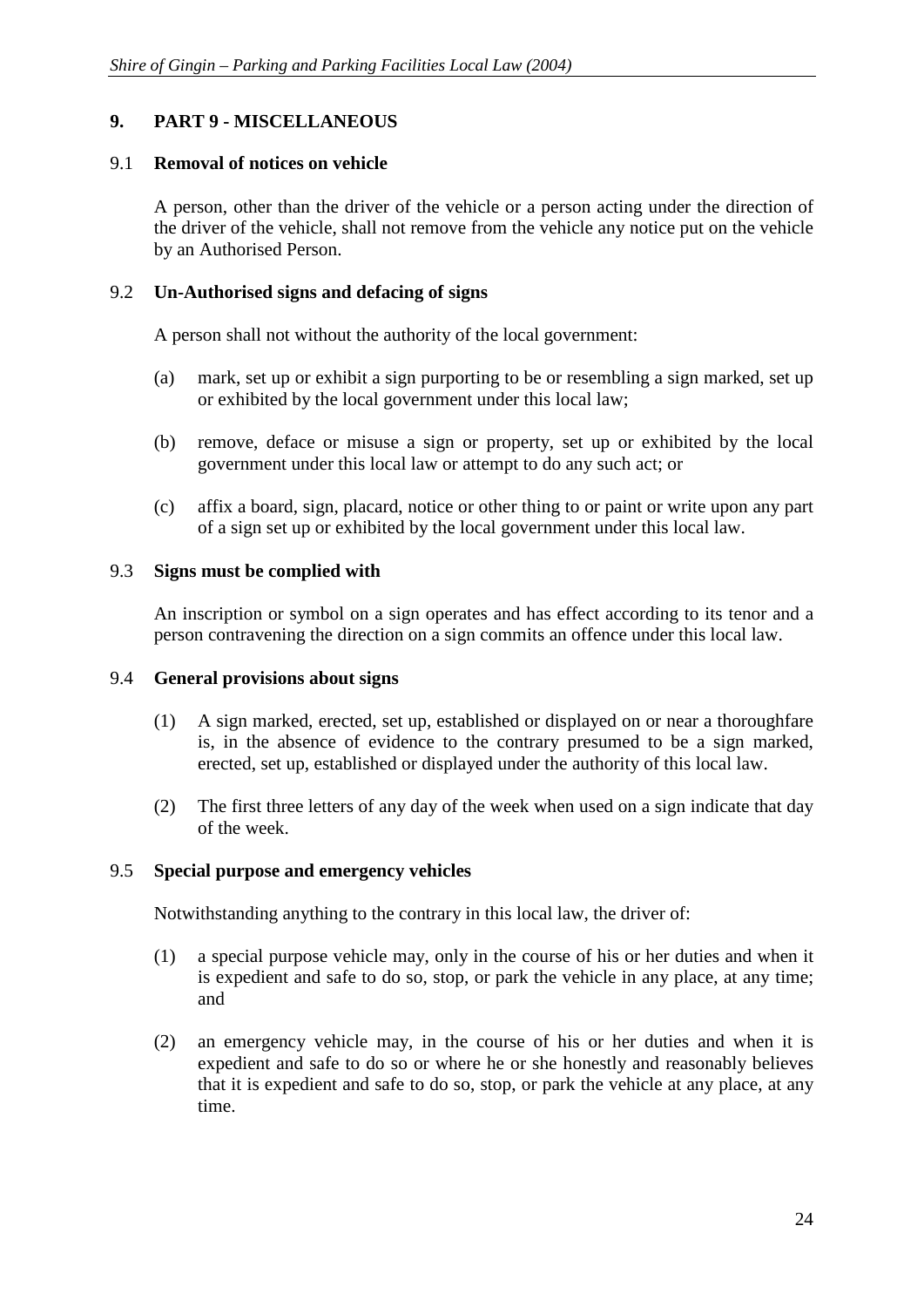# 9.6 **Vehicles not to obstruct a public place**

- (1) A person shall not leave a vehicle, or any part of a vehicle, in a public place so that it obstructs the use of any part of that public place without the permission of the local government or unless Authorised under any written law.
- (2) A person will not contravene subclause (1) where the vehicle is left for a period not exceeding 24 hours.

# **10. PART 10 - PENALTIES**

#### 10.1 **Offences and penalties**

- (1) Any person who fails to do anything required or directed to be done under this Local Law, or who does anything which under this Local Law that person is prohibited from doing, commits an offence.
- (2) An offence against any provision of this local law is a prescribed offence for the purposes of section 9.16(1) of the Act.
- (3) Any person who commits an offence under this local law shall be liable, upon conviction, to a penalty not exceeding \$1,000, and if the offence is of a continuing nature, to an additional penalty not exceeding \$100 for each day or part of a day during which the offence has continued.
- (4) The amount appearing in the final column of Schedule 2 directly opposite a clause specified in that Schedule is the modified penalty for an offence against that clause.

#### 10.2 **Form of notices**

For the purposes of this local law -

- (a) the form of the notice referred to in section 9.13 of the Act is that of Form 1 in Schedule 1 of the *Local Government (Functions and General) Regulations 1996*;
- (b) the form of the infringement notice referred to in section 9.17 of the Act is that of Form 2 in Schedule 1 of the *Local Government (Functions and General) Regulations 1996*; and
- (c) the form of the infringement withdrawal notice referred to in section 9.20 of the Act is that of Form 3 in Schedule 1 of the *Local Government (Functions and General) Regulations 1996*.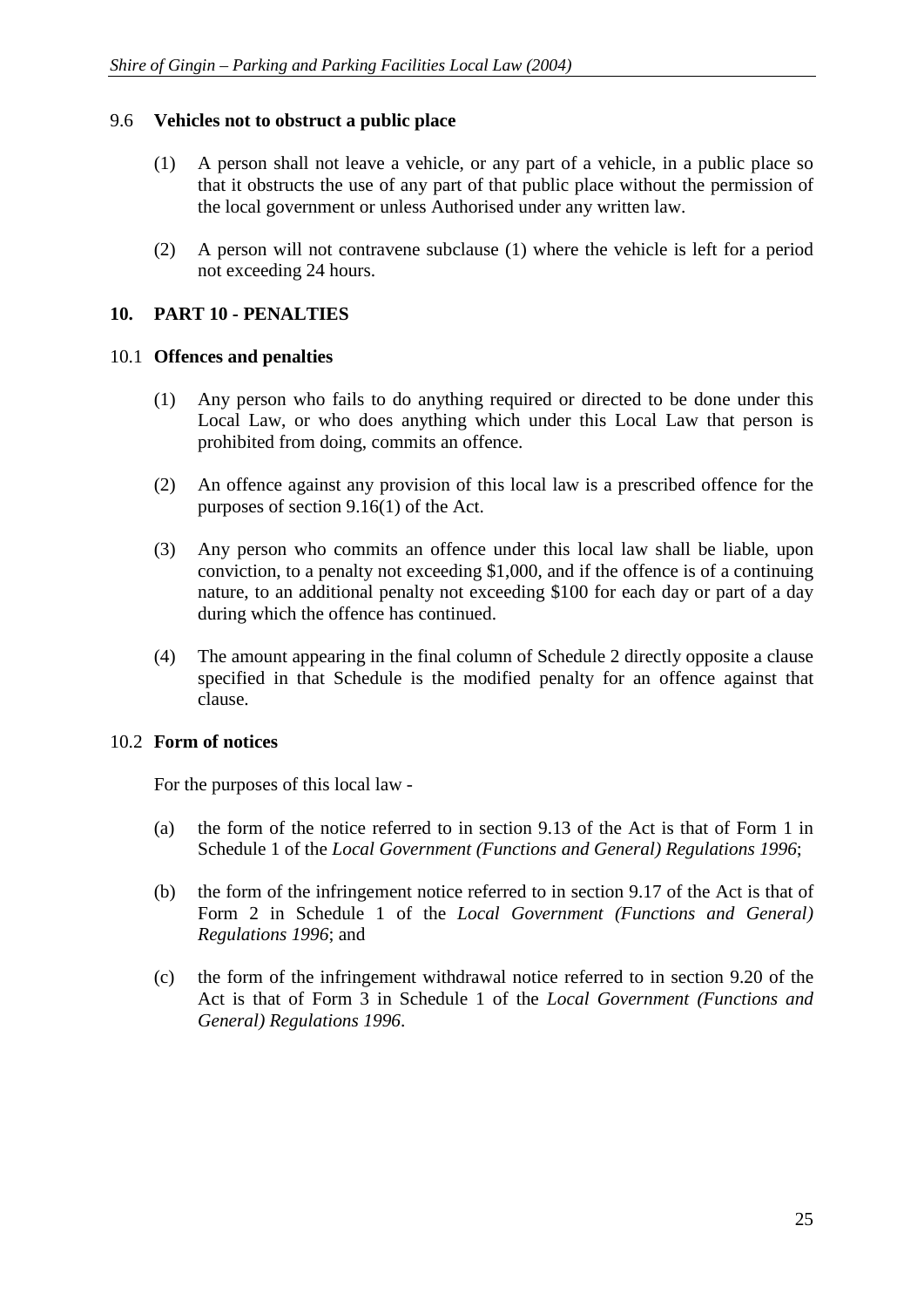# **SCHEDULE 1**

# **PARKING REGION**

The parking region is the whole of the district, but excludes the following portions of the district:

- 1. the approach and departure prohibition areas of all existing and future traffic control signal installations as determined by the Commissioner of Main Roads;
- 2. prohibition areas applicable to all existing and future bridges and subways as determined by the Commissioner of Main Roads; and
- 3. any road which comes under the control of the Commissioner of Main Roads unless the control of parking and parking facilities on that road is carried out subject to the control and direction of the Commissioner of Main Roads or has been delegated by the Commissioner to the local government.

# *Schedule 2*

# **PARKING AND PARKING FACILITIES LOCAL LAW 2004 PRESCRIBED OFFENCES**

| <b>ITEM</b><br>NO. | <b>CLAUSE</b><br>NO. | <b>NATURE OF OFFENCE</b>                                                                     | <b>MODIFIED</b><br><b>PENALTY</b> |
|--------------------|----------------------|----------------------------------------------------------------------------------------------|-----------------------------------|
|                    |                      |                                                                                              | \$                                |
| $\mathbf{1}$       | 2.2                  | Failure to pay fee for metered space                                                         | 100                               |
| $\overline{2}$     | 2.3                  | Parking in excess of period shown on<br>metered space                                        | 75                                |
| $\mathfrak{Z}$     | 2.4                  | Parking when meter has expired                                                               | 100                               |
| $\overline{4}$     | 2.6(1)               | Failure to park wholly within metered<br>space                                               | 75                                |
| 5                  | 2.6(3)               | Parking outside metered zone                                                                 | 75                                |
| $\overline{6}$     | 2.7                  | Non-permitted insertion in parking meter                                                     | 100                               |
| $\overline{7}$     | 2.8                  | Failure to display ticket clearly<br>in<br>metered zone                                      | 100                               |
| 8                  | 2.9                  | Parking or attempting to park a vehicle in<br>a metered space occupied by another<br>vehicle | 75                                |
| 9                  | 2.10                 | Parking contrary to a meter hood                                                             | 100                               |
| 10                 | 3.2                  | Failure to park wholly within parking<br>stall                                               | 75                                |
| 11                 | 3.2(4)               | Failure to park wholly within parking<br>area                                                | 75                                |
| 12                 | 3.3                  | Failure to pay parking station fee                                                           | 100                               |
| 13                 | 3.5                  | Leaving without paying parking station<br>fee                                                | 100                               |
| 14                 | 3.7                  | Failure to display ticket clearly in<br>parking station                                      | 100                               |
| 15                 | 3.8(1)(a)            | Causing obstruction in parking station                                                       | 100                               |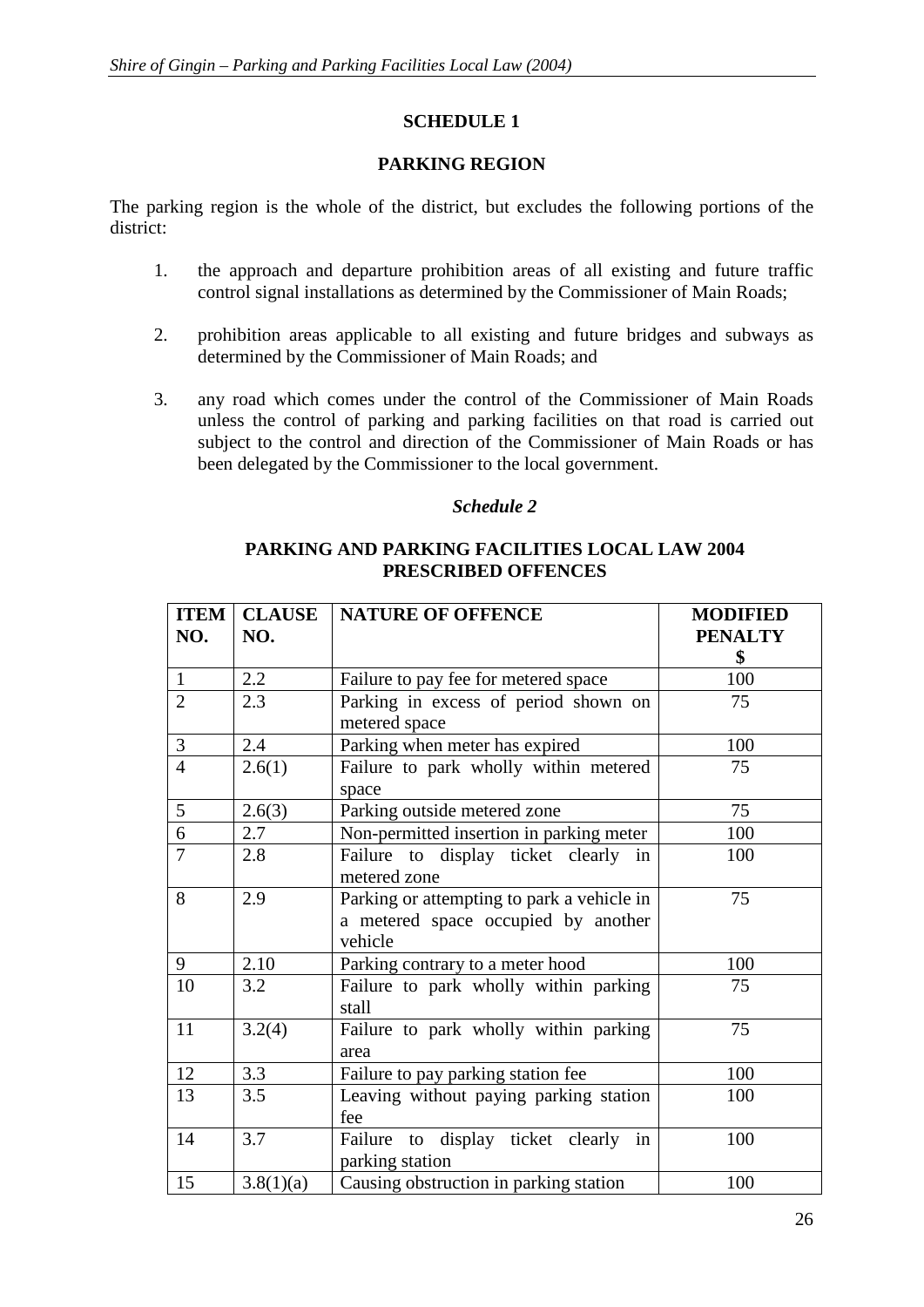| 16 | 3.8(1)(b)                           | Parking contrary to sign in parking<br>station                                               | 100 |
|----|-------------------------------------|----------------------------------------------------------------------------------------------|-----|
| 17 | 3.8(1)(c)                           | directions<br>Parking<br>of<br>contrary to<br><b>Authorised Person</b>                       | 100 |
| 18 | 3.8(1)(d)                           | Parking or attempting to park a vehicle in<br>a parking stall occupied by another<br>vehicle | 75  |
| 19 | 4.1(1)(a)                           | Parking wrong class of vehicle                                                               | 75  |
| 20 | 4.1(1)(b)                           | Parking by persons of a different class                                                      | 75  |
| 21 | 4.1(1)(c)                           | Parking during prohibited period                                                             | 75  |
| 22 | 4.1(3)(a)                           | Parking in no parking area                                                                   | 100 |
| 23 | 4.1(3)(b)                           | Parking contrary to signs or limitations                                                     | 75  |
| 24 | 4.1(3)(c)                           | Parking vehicle in motor cycle only area                                                     | 75  |
| 25 | 4.1(4)                              | Parking motor cycle in stall not marked<br>"M/C"                                             | 75  |
| 36 | 4.1(5)                              | Parking without permission in an area<br>designated for "Authorised Vehicles<br>Only"        | 90  |
| 27 | 4.2(1)(a)                           | Failure to park on the left of two-way<br>carriageway                                        | 75  |
| 28 | 4.2(1)(b)                           | Failure to park on boundary of one-way<br>carriageway                                        | 75  |
| 29 | 4.2(1)(a)<br><b>or</b><br>4.2(1)(b) | Parking against the flow of traffic                                                          | 90  |
| 30 | 4.2(1)(c)                           | Parking when distance from farther<br>boundary less than 3 metres                            | 90  |
| 31 | 4.2(1)(d)                           | Parking closer than 1 metre from another<br>vehicle                                          | 75  |
| 32 | 4.2(1)(e)                           | Causing obstruction                                                                          | 100 |
| 33 | 4.3(b)                              | Failure to park at approximate right angle                                                   | 75  |
| 34 | 4.4(2)                              | Failure to park at an appropriate angle                                                      | 75  |
| 35 | 4.5(2)(a)<br>and 7.2                | Double parking                                                                               | 90  |
| 36 | 4.5(2)(b)                           | Parking on or adjacent to a median strip                                                     | 75  |
| 37 | 4.5(2)(c)                           | Denying access to private drive or right<br>of way                                           | 100 |
| 38 | 4.5(2)(d)                           | Parking beside excavation or obstruction<br>so as to obstruct traffic                        | 100 |
| 39 | 4.5(2)(e)                           | Parking within 10 metres of traffic island                                                   | 90  |
| 40 | 4.5(2)(f)                           | Parking on footpath/pedestrian crossing                                                      | 100 |
| 41 | 4.5(2)(g)                           | Parking contrary to continuous<br>line<br>markings                                           | 90  |
| 42 | 4.5(2)(h)                           | Parking on intersection                                                                      | 90  |
| 43 | 4.5(2)(i)                           | Parking within 1 metre of fire hydrant or<br>fire plug                                       | 100 |
| 44 | 4.5(2)(j)                           | Parking within 3 metres of public letter<br>box                                              | 75  |
| 45 | 4.5(2)(k)                           | Parking within 10 metres of intersection                                                     | 90  |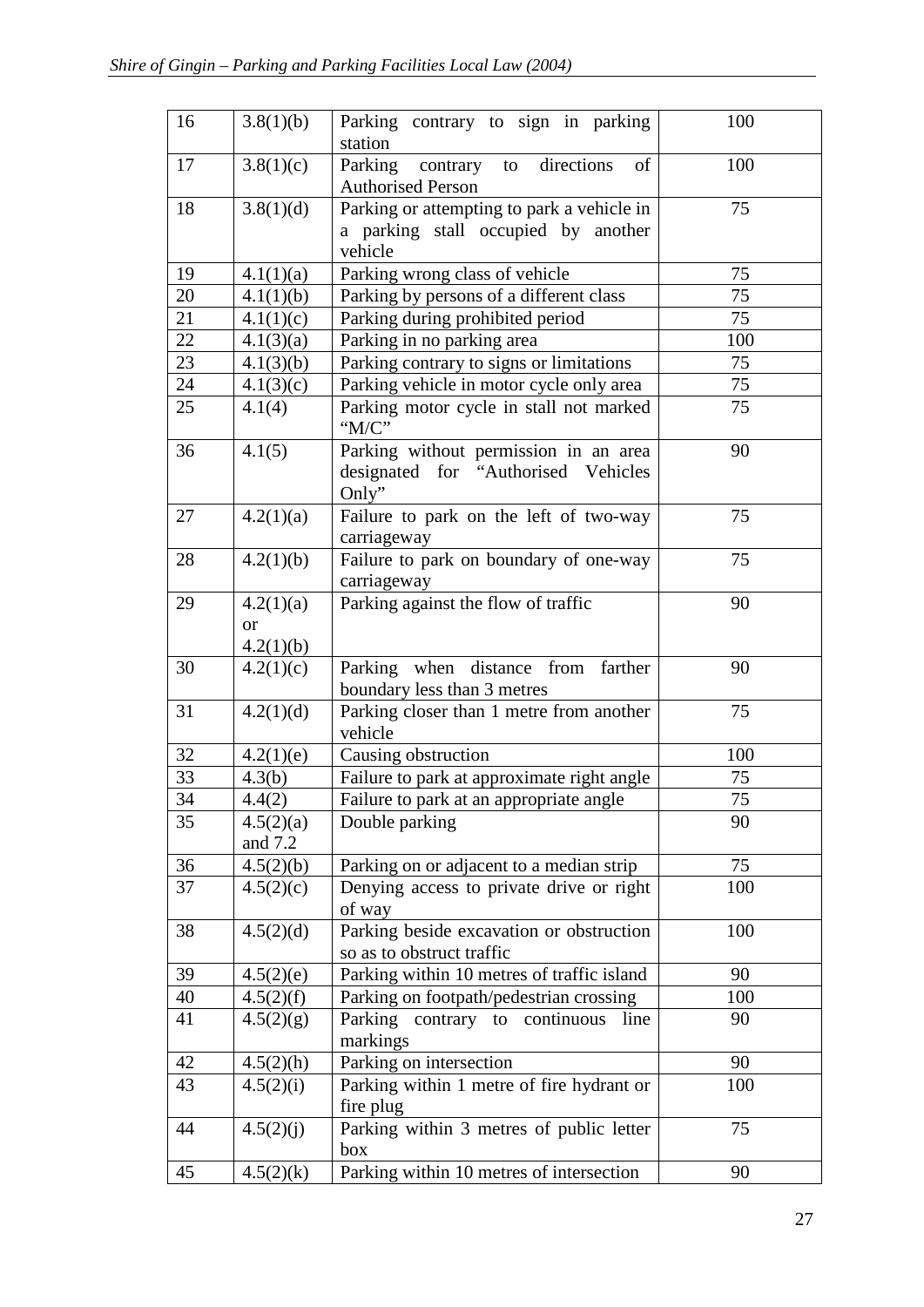| 46     | 4.5(3)(a)        | Parking vehicle within 10 metres of            | 100 |
|--------|------------------|------------------------------------------------|-----|
|        | or $(b)$         | departure side of bus stop, children's         |     |
|        |                  | crossing or pedestrian crossing                |     |
| 47     | 4.5(4)(a)        | Parking vehicle within 20 metres of            | 100 |
|        | or $(b)$         | approach side of bus stop, children's          |     |
|        |                  | crossing or pedestrian crossing                |     |
| 48     | 4.5(5)           | Parking vehicle within 20 metres<br>of         | 100 |
|        |                  | approach side or departure side<br>of          |     |
|        |                  | railway level crossing                         |     |
| 49     | 4.6              | direction<br>Parking<br>of<br>contrary to      | 100 |
|        |                  | <b>Authorised Person</b>                       |     |
| 50     | 4.7(2)           | Removing mark of Authorised Person             | 100 |
| 51     | 4.8              | Moving vehicle to avoid time limitation        | 75  |
| 52     | 4.9(a)           | Parking in thoroughfare for purpose of<br>sale | 100 |
| 53     | 4.9(b)           | unlicensed<br>vehicle<br>Parking<br>in         | 100 |
|        |                  | thoroughfare                                   |     |
| 54     | 4.9(c)           | Parking<br>trailer/caravan<br>a<br>on<br>a     | 75  |
|        |                  | thoroughfare                                   |     |
| 55     | 4.9 <sub>d</sub> | Parking in thoroughfare for purpose of         | 75  |
|        |                  | repairs                                        |     |
| 56     | $4.10(1)$ or     | Parking on land that is not a parking          | 100 |
|        | (2)              | facility without consent                       |     |
| 57     | 4.10(3)          | Parking on land not in accordance with         | 75  |
|        |                  | consent                                        |     |
| 58     | 4.11             | Driving or parking on reserve                  | 75  |
| 59     | 5.1(1)           | Stopping contrary to a "no stopping" sign      | 75  |
| 60     | 5.1(2)           | Parking contrary to a "no parking" sign        | 75  |
| 61     | 5.1(3)           | Stopping within continuous yellow lines        | 75  |
| 62     | 6.1              | Stopping unlawfully in a loading zone          | 75  |
| 63     | 6.2              | Stopping unlawfully in a taxi zone or bus      | 75  |
| 64     | 6.3              | zone<br>Stopping unlawfully in a mail zone     | 75  |
| 65     | 6.4              | Stopping in a zone contrary to a sign          | 75  |
| 66     | 7.1              | Stopping in a shared zone                      | 75  |
| 67     | 7.3              | Stopping near an obstruction                   | 90  |
| 68     | 7.4              | Stopping on a bridge or tunnel                 | 75  |
| 69     | 7.5              | Stopping on crests/curves etc                  | 100 |
| 70     | 7.6              | Stopping near fire hydrant                     | 100 |
| 71     | 7.7              | Stopping near bus stop                         | 90  |
| 72     | 7.8              | Stopping on path, median strip or traffic      | 75  |
|        |                  | island                                         |     |
| 73     | 7.9              | Stopping on verge                              | 75  |
| 74     | 7.10             | Obstructing path, a driveway etc               | 75  |
| 75     | 7.11             | Stopping near letter box                       | 75  |
| 76     | 7.12             | Stopping heavy or long vehicles<br>on          | 90  |
|        |                  | carriageway                                    |     |
| $77\,$ | 7.13             | Stopping in bicycle parking area               | 75  |
| 78     | 7.14             | Stopping in motorcycle parking area            | 75  |